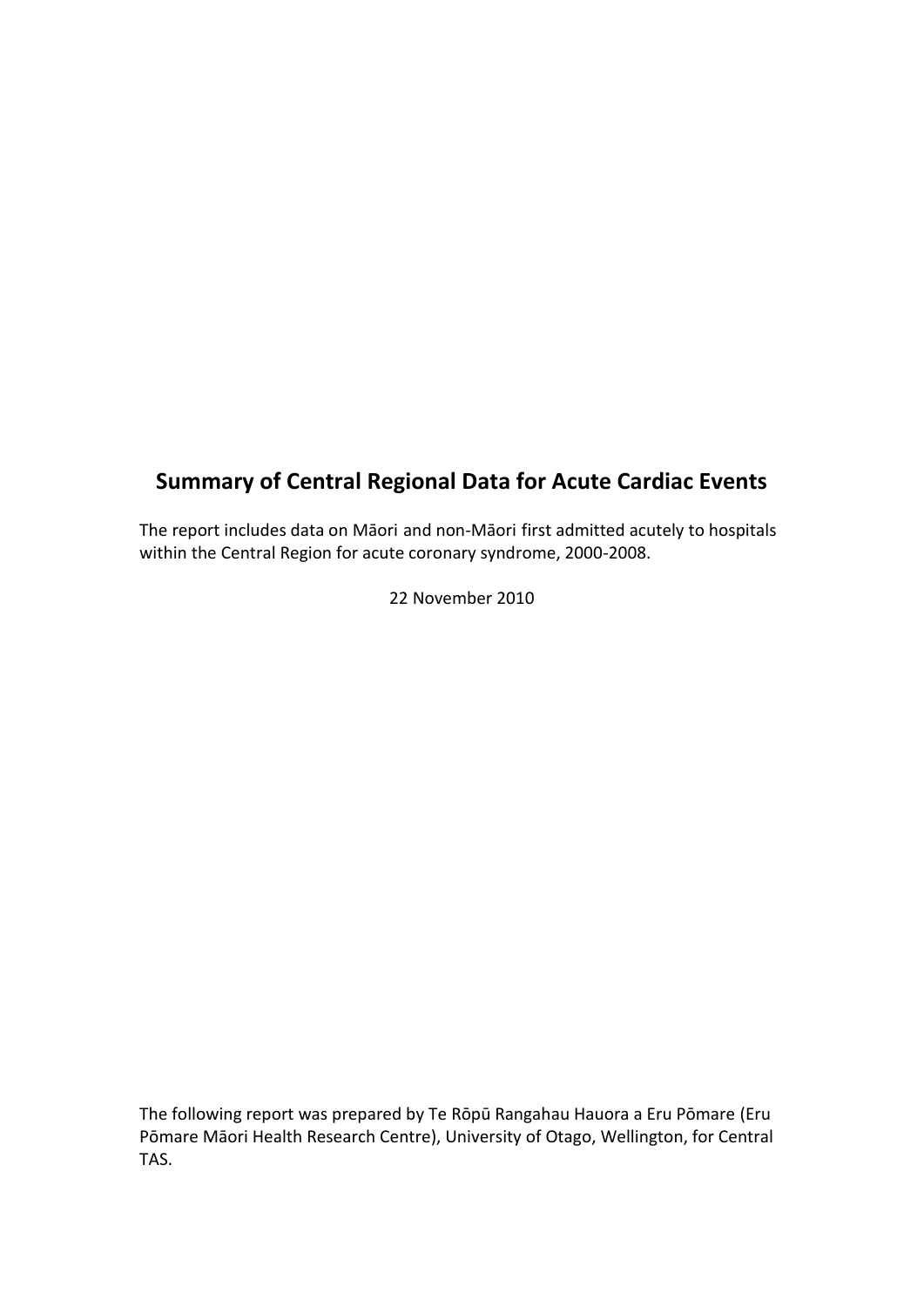# <span id="page-1-0"></span>**Acknowledgements**

## **Funding**

- Health Research Council of New Zealand (part of the Health Inequalities Research Programme)
- **•** Central Technical Advisory Services

## **Central TAS Project Steering Group**

- Tricia Sloan Central TAS Project manager
- $\bullet$ Dr Mark Simmonds – Project Sponsor
- Sarah Greenfield Central TAS Programme Coordinator
- Ana Apatu Hawkes Bay DHB. Member of the Cardiology Implementation Group (CIG)
- Anne Hampton Te Amo Hauora, Motueka  $\bullet$
- Professor Norman Sharpe National Heart Foundation. ACS Audit Champion for the  $\bullet$ Ministry of Health
- Dr Matire Harwood Auckland University, Member of the Diabetes and Cardiovascular Quality Improvement Plan
- $\bullet$ Bridget Robson, Dr Melissa McLeod, Gordon Purdie – Researchers from Te Ropu Rangahau Hauora a Eru Pomare, University of Otago Wellington

## **Project Research team**

- Central Region ACS project: Dr Melissa McLeod, Bridget Robson, Gordon Purdie, (report authors)
- Unequal Treatment wider project: Shirley Simmonds, Dr Donna Cormack, Ruruhira Rameka, Bernadette Jones (University of Otago, Wellington), Dr Fiona Cram (Katoa Ltd),Dr Matire Harwood (University of Auckland)

## **Clinical Reference Group**

 $\bullet$ Dr Andrew Aitken, Dr Russell Ainscombe, Suriya Haritjna, Judy Dewar, Dr Elana Curtis, Dr Papaarangi Reid, Liane Penney, Megan Paewai.

# **Copyright Statement**

The content of this document is protected by the Copyright Act 1994. The information provided may be reproduced without further permission, subject to the following conditions.

- You must reproduce the information accurately, using the most recent version.
- $\bullet$ You must not use the material in a manner that is offensive, deceptive or misleading.
- You must acknowledge the source and copyright status of the material.  $\bullet$

While every effort has been made to ensure its accuracy, neither the University of Otago nor Central Region's Technical Advisory Services Limited will be liable for the provision of any incorrect or incomplete information.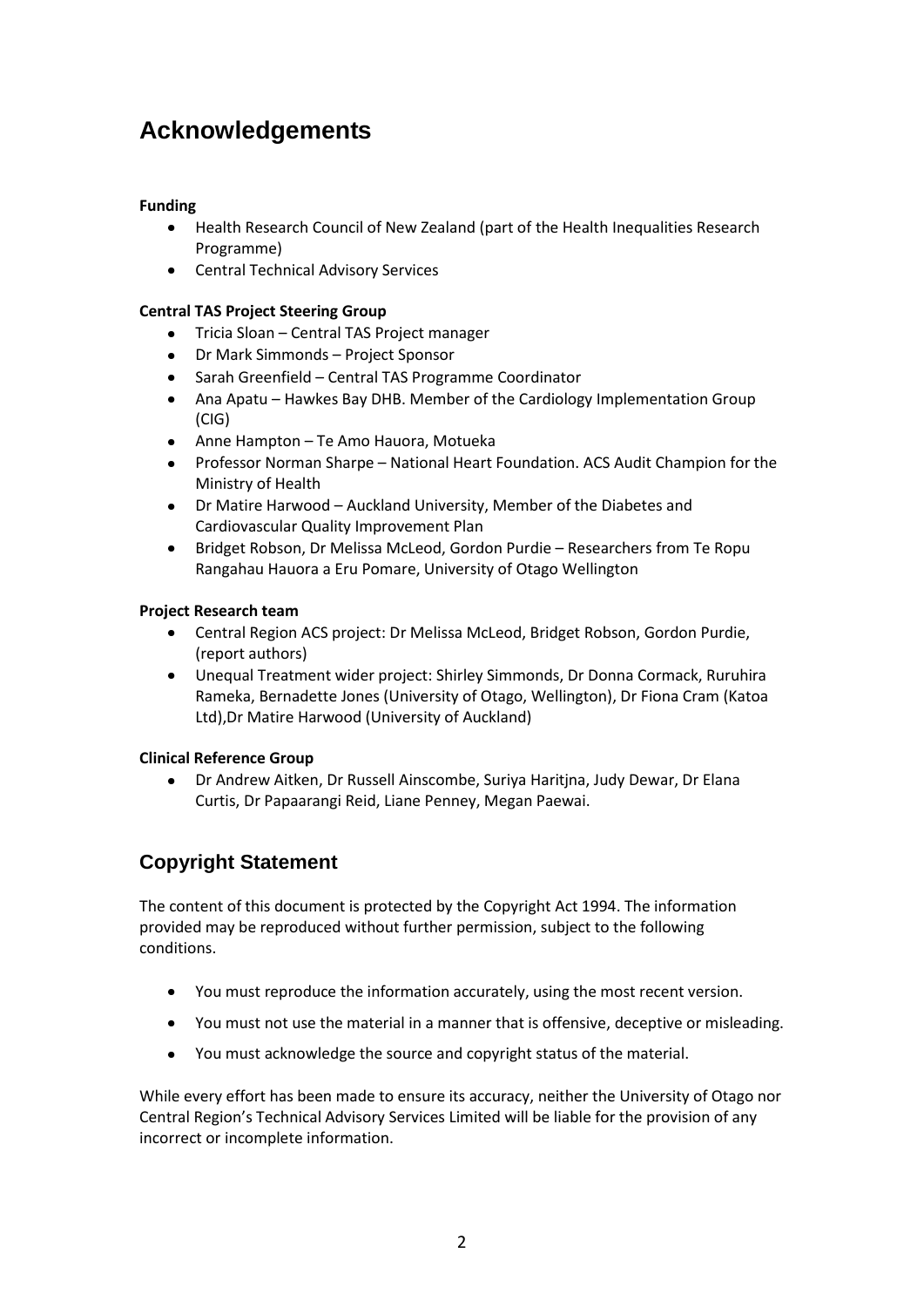# **Contents**

| APPENDIX TWO: SURVIVAL/MORTALITY - PRELIMINARY RESULTS ONLY  29                |
|--------------------------------------------------------------------------------|
| APPENDIX THREE: PROCEDURE RECEIPT AMONG PATIENTS WITH DIABETES, RENAL FAILURE, |
| APPENDIX FOUR: DIABETES AND CARDIOVASCULAR DISEASE QUALITY IMPROVEMENT PLAN    |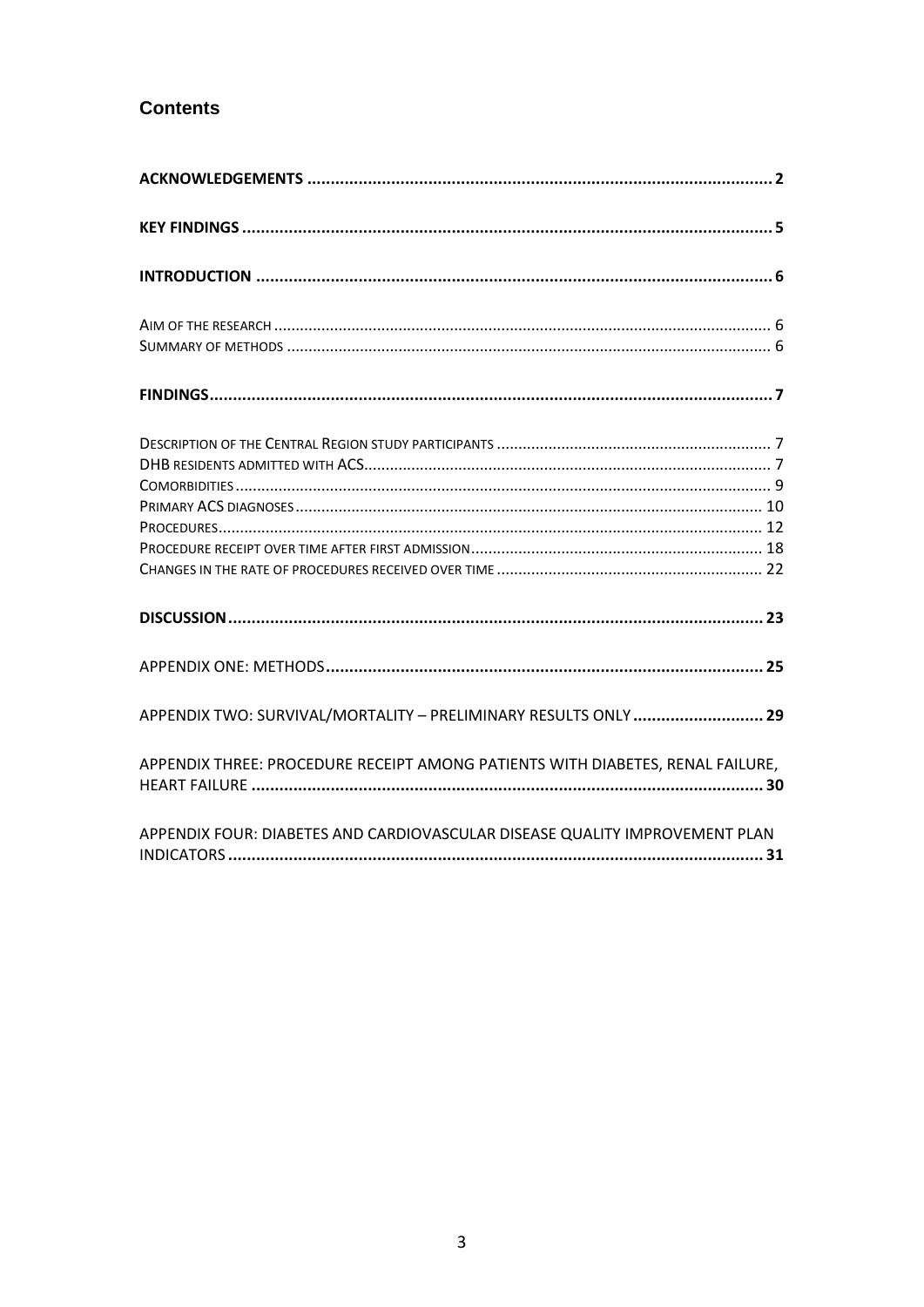# **List of Tables**

| TABLE 1: DEMOGRAPHICS OF CENTRAL REGION DHB RESIDENTS WITH ACUTE CORONARY SYNDROME     |  |
|----------------------------------------------------------------------------------------|--|
|                                                                                        |  |
| TABLE 2: COMORBID CONDITIONS AS A SECONDARY DIAGNOSIS ON THE PRIMARY ADMISSION FOR     |  |
|                                                                                        |  |
| TABLE 3: DISTRIBUTION OF PRINCIPAL ACS DIAGNOSES FOR MAORI AND NON-MAORI FIRST         |  |
|                                                                                        |  |
| TABLE 4: PROCEDURE RECEIPT AFTER INITIAL ADMISSION, 2000-2008, BY CENTRAL DHB.  17     |  |
| TABLE 5: TRENDS IN PROCEDURES OVER TIME, PROPORTIONAL HAZARDS MODELLING ADJUSTED FOR   |  |
|                                                                                        |  |
|                                                                                        |  |
|                                                                                        |  |
| TABLE 6.3: ICD CODES USED FOR ANALYSIS OF CO-MORBIDITIES (SECONDARY DIAGNOSIS ON INDEX |  |
|                                                                                        |  |
| TABLE 6.4: CENTRAL REGION HOSPITALS THAT HAD ACUTE ADMISSIONS FOR ACUTE IHD DURING     |  |
|                                                                                        |  |
|                                                                                        |  |
|                                                                                        |  |
|                                                                                        |  |

# **List of Figures**

<span id="page-3-0"></span>

| FIGURE 1: NATIONAL RATES OF PEOPLE FIRST ADMITTED TO HOSPITAL WITH ACS (ROUTINE ACUTE   |  |
|-----------------------------------------------------------------------------------------|--|
|                                                                                         |  |
| FIGURE 2: DISTRIBUTION OF PRIMARY DIAGNOSES FOR PEOPLE FIRST ADMITTED WITH ACS, BY      |  |
|                                                                                         |  |
| FIGURE 3: MĀORI/NON-MĀORI ODDS RATIOS FOR ACS DIAGNOSIS FOR CENTRAL REGION, ADJUSTED    |  |
|                                                                                         |  |
| FIGURE 4: PROPORTION RECEIVING DIAGNOSTIC IMAGING PROCEDURES AFTER ADMISSION, 2000-     |  |
|                                                                                         |  |
| FIGURE 5: PROPORTION RECEIVING PCI AFTER ADMISSION, 2000-2008, BY AGE GROUP, CENTRAL    |  |
|                                                                                         |  |
| FIGURE 6: PROPORTION RECEIVING CABG AFTER ADMISSION, 2000-2008, BY AGE GROUP, CENTRAL   |  |
|                                                                                         |  |
| FIGURE 7: MĀORI/NON-MĀORI ADJUSTED HAZARD RATIOS FOR PROCEDURE RECEIPT AFTER            |  |
|                                                                                         |  |
| FIGURE 8: MĀORI/NON-MĀORI ADJUSTED HAZARD RATIOS FOR PROCEDURE RECEIPT AFTER            |  |
|                                                                                         |  |
| FIGURE 9: RECEIPT OF DIAGNOSTIC PROCEDURES (FIRST OF ANGIOGRAM OR PCI), FOR THOSE AGED  |  |
| 50-70 YEARS, UP TO FIVE YEARS FOLLOWING ADMISSION, CENTRAL REGION, 2000-2008 19         |  |
| FIGURE 10: RECEIPT OF DIAGNOSTIC PROCEDURES (FIRST OF ANGIOGRAM OR PCI), FOR THOSE AGED |  |
| 50-70 YEARS WITHIN THE FIRST THREE WEEKS FOLLOWING ADMISSION, CENTRAL REGION,           |  |
|                                                                                         |  |
| FIGURE 11: RECEIPT OF PCI FOR THOSE AGED 50-70 YEARS, UP TO FIVE YEARS FOLLOWING        |  |
|                                                                                         |  |
| FIGURE 12: RECEIPT OF PCI FOR THOSE AGED 50-70 YEARS, WITHIN THE FIRST THREE WEEKS      |  |
|                                                                                         |  |
| FIGURE 13: RECEIPT OF CABG FOR THOSE AGED 50-70 YEARS, UP TO FIVE YEARS FOLLOWING       |  |
|                                                                                         |  |
| FIGURE 14: RECEIPT OF CABG FOR THOSE AGED 50-70 YEARS, WITHIN THE FIRST SEVEN WEEKS     |  |
|                                                                                         |  |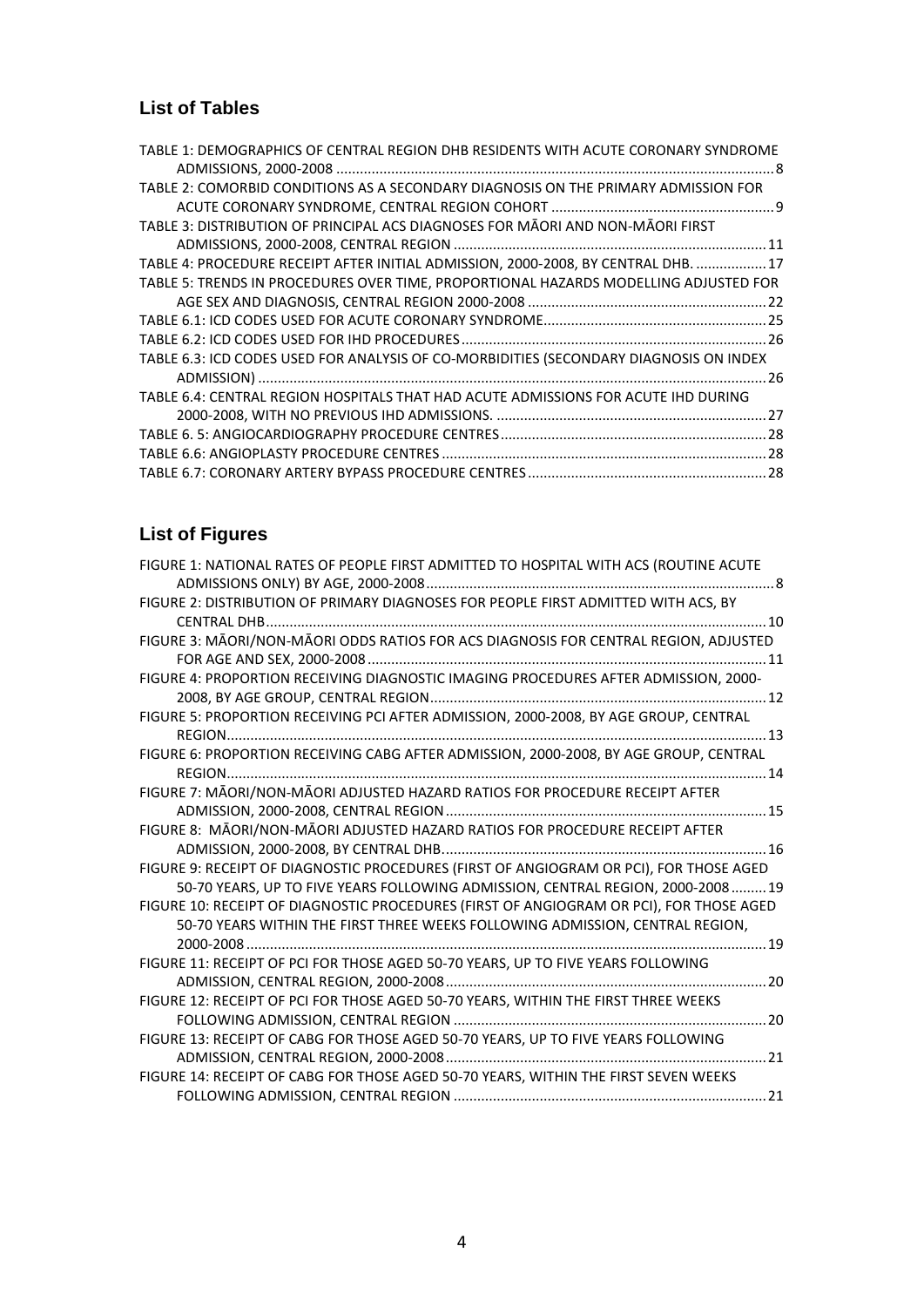# **Key findings**

In the Central Region cohort study of individuals with a first hospital admission of acute coronary syndrome (ACS) during the period 2000-2008, we found:

- $\bullet$ Māori were significantly less likely than non-Māori to receive diagnostic procedures (the first of angiogram or percutaneous coronary intervention (PCI)) and PCI.
- There was no significant difference between Māori and non-Māori in the receipt of  $\bullet$ coronary artery bypass and graft (CABG).
- $\bullet$ A small amount of the disparity in procedure receipt was explained by differences between Māori and non-Māori in comorbidities, neighbourhood deprivation, and whether initially admitted to a centre where the procedure was offered.
- $\bullet$ Disparities in procedure receipt are driven by what is happening in the first days following admission and continue thereafter.
- Procedure receipt in the Central Region increased significantly between 2000 and  $\bullet$ 2008, but the increase in access to procedures was greater for non-Māori, which resulted in the widening of disparities.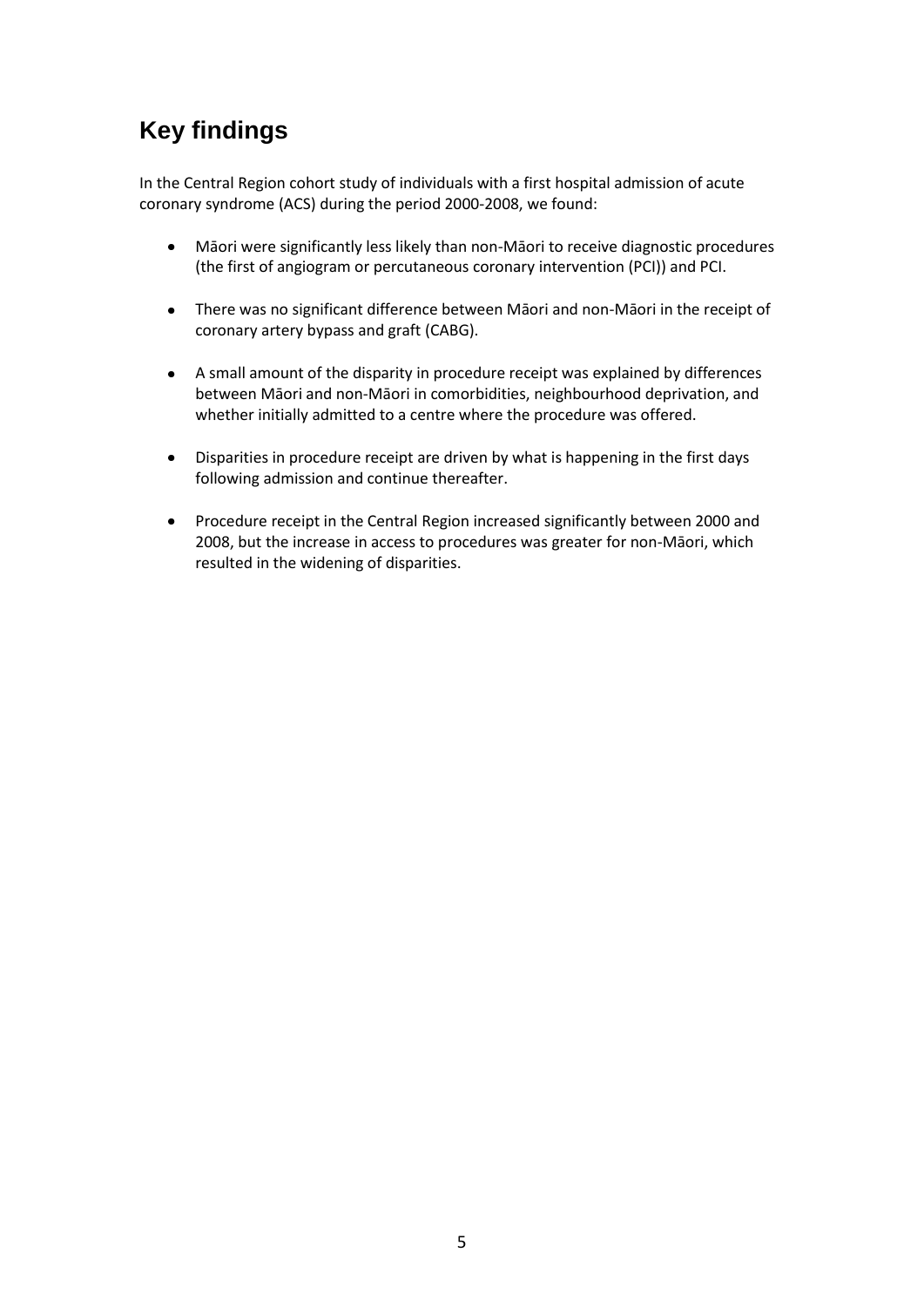# <span id="page-5-0"></span>**Introduction**

This report presents data on the receipt of cardiac procedures by a cohort of Māori and non-Māori first admitted to hospital with acute coronary syndrome in the Central region during the period 2000-2008.

This project is part of a wider project examining inequalities in health care between Māori and non-Māori (Unequal Treatment) led by Te Rōpū Rangahau Hauora a Eru Pōmare (the Eru Pōmare Māori Health Research Centre at the University of Otago, Wellington). The project is funded by the Health Research Council and is part of the Health Inequalities Research Programme. Central TAS funded the purchase of the data from the New Zealand Health Information Service. The Central Region project is a partnership between Central TAS and Te Rōpū Rangahau Hauora a Eru Pōmare.

The project follows on from an initial analysis of national data on Māori and non-Māori access to cardiac procedures during the years 1996-2004.

This second stage of the project involves conducting national and regional analyses for the period 2000-2008. Central TAS approached Te Rōpū Rangahau Hauora a Eru Pōmare to analyse the data for the Central region and its DHBs as part of their cardiac care programme.

Preliminary findings were presented to a meeting of the Central Region Cardiac Network on September 24<sup>th</sup> 2010, after consultation with the Central Region Project Steering Group.

## <span id="page-5-1"></span>**Aim of the research**

To investigate whether there are ethnic disparities in receipt of cardiac revascularisation procedures in a cohort of Māori and non-Māori from the Central region first admitted to hospital with acute coronary syndrome (ACS) between 2000 and 2008.

# <span id="page-5-2"></span>**Summary of methods**

This is a retrospective cohort study of Māori and non-Māori inpatients who were admitted to hospital for the first time with a primary diagnosis of ACS during the period 2000 and 2008. The patients were all residents of Hawkes Bay, MidCentral, Whanganui, Wairarapa, Hutt Valley, Capital and Coast, and Nelson-Marlborough health districts at the time of first admission. Only patients with acute routine admissions were included. Patients admitted from waiting lists, elective admissions, arranged admissions or transferred from other hospitals were not included in the cohorts, unless these followed an acute routine admission.

Patients were followed from the time of first admission for receipt of the following cardiac procedures: angiography, percutaneous coronary intervention (PCI), and coronary artery bypass and graft (CABG). Proportional hazards modelling was used to compared differences in procedure receipt, including time to receipt, between Māori and non-Māori, adjusted for age, sex, principal diagnosis, comorbidities recorded as secondary diagnoses on the index admission, whether the admitting hospital conducted the procedure in consideration, and neighbourhood deprivation of the patient's residence. Patients were censored on receipt of the relevant procedure, death, or December  $31<sup>st</sup>$  2008, depending which was first.

Patients were classified as Māori if coded as Māori on the initial hospital admission, and otherwise classified as non-Māori.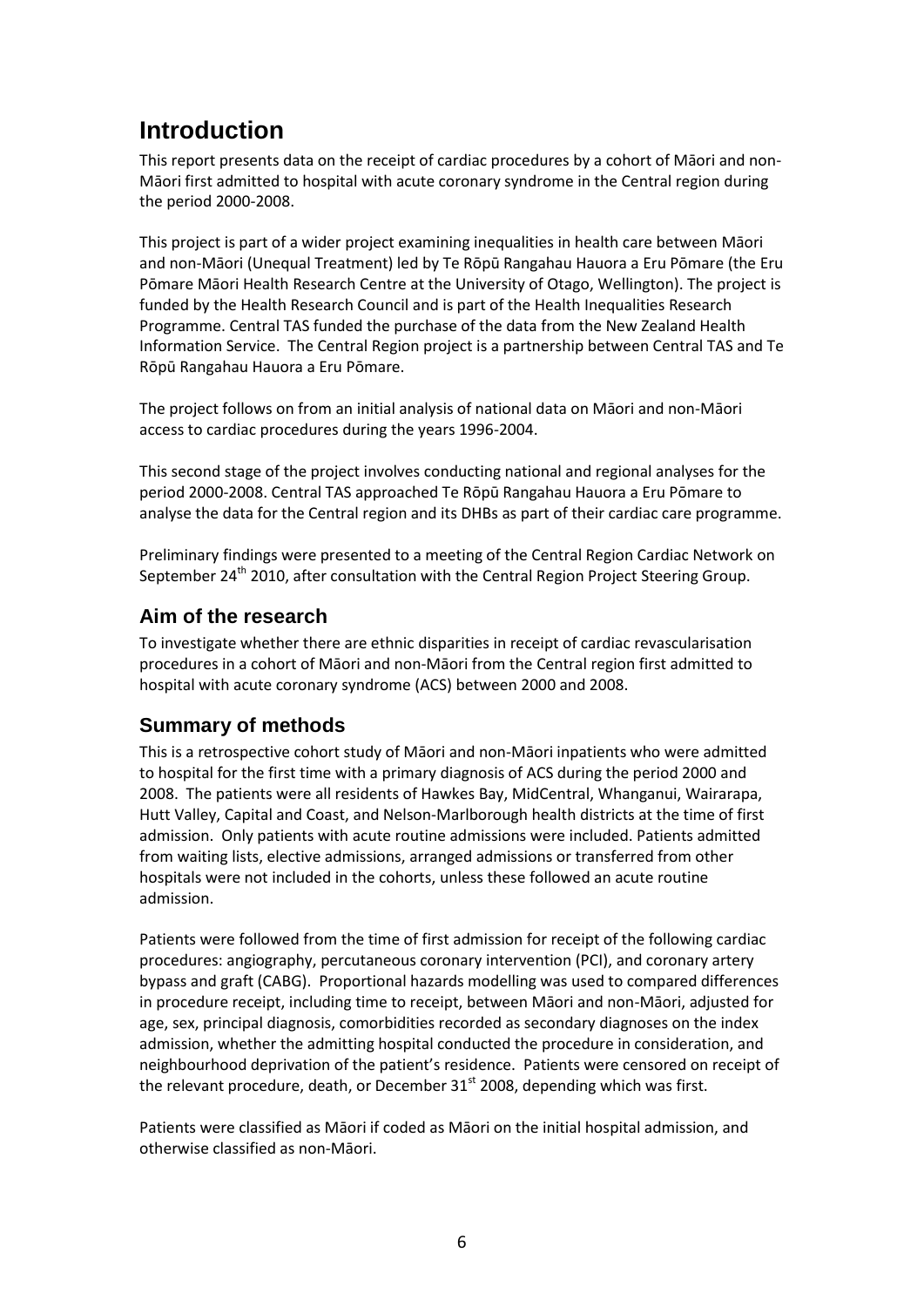The original study was informed by a clinical reference group and the current study by the Central Region Project Steering Group.

# <span id="page-6-0"></span>**Findings**

## <span id="page-6-1"></span>**Description of the Central Region study participants**

There were 17,435 people aged over 18 years of age first admitted to a public hospital within the Central region district health boards (DHBs) with Acute Coronary Syndrome between the years 2000-2008, in a routine acute admission, and therefore included in the cohort study.

Of these, 1,403 (8.1%) were identified as Māori and the remaining 16,032 were classified in the study as non-Māori.

Less than half of the individuals included in the cohort study were female (41.5%).

The mean age for Māori in the cohort was 58.6 years, and for non-Māori was 69.4 years. This age difference will be partly driven by the difference in age structure of the Māori and non-Māori populations.

<span id="page-6-2"></span>Māori males were on average 7 years younger than females in the cohort study.

## **DHB residents admitted with ACS**

There were differences in the number of study participants by DHB, which will largely reflect the size of the DHB populations. There were 3,405 individuals in the study who resided in the region of Hawkes Bay DHB, 3,468 residents from MidCentral, 1,669 from Whanganui, 899 from Wairarapa, 2,292 from Hutt Valley, 3,256 from Capital and Coast, and 2,362 from Nelson-Marlborough (Table 1).

There were also large differences between the DHBs in the percentage of admissions with ACS which were for Māori patients. In Hawkes Bay and Whanganui, 13.3% and 12.3% respectively of the residents admitted with ACS were Māori, compared with only 5.1% and 2.8% respectively in Capital and Coast and Nelson-Marlborough.

For all DHBs, less than half of ACS admissions were for females. When we consider Māori ACS admissions, 44.4% were for females compared to 41.3% for females out of the non-Māori admissions.

The average age at admission for Māori was lower than that for non-Māori for all DHBs.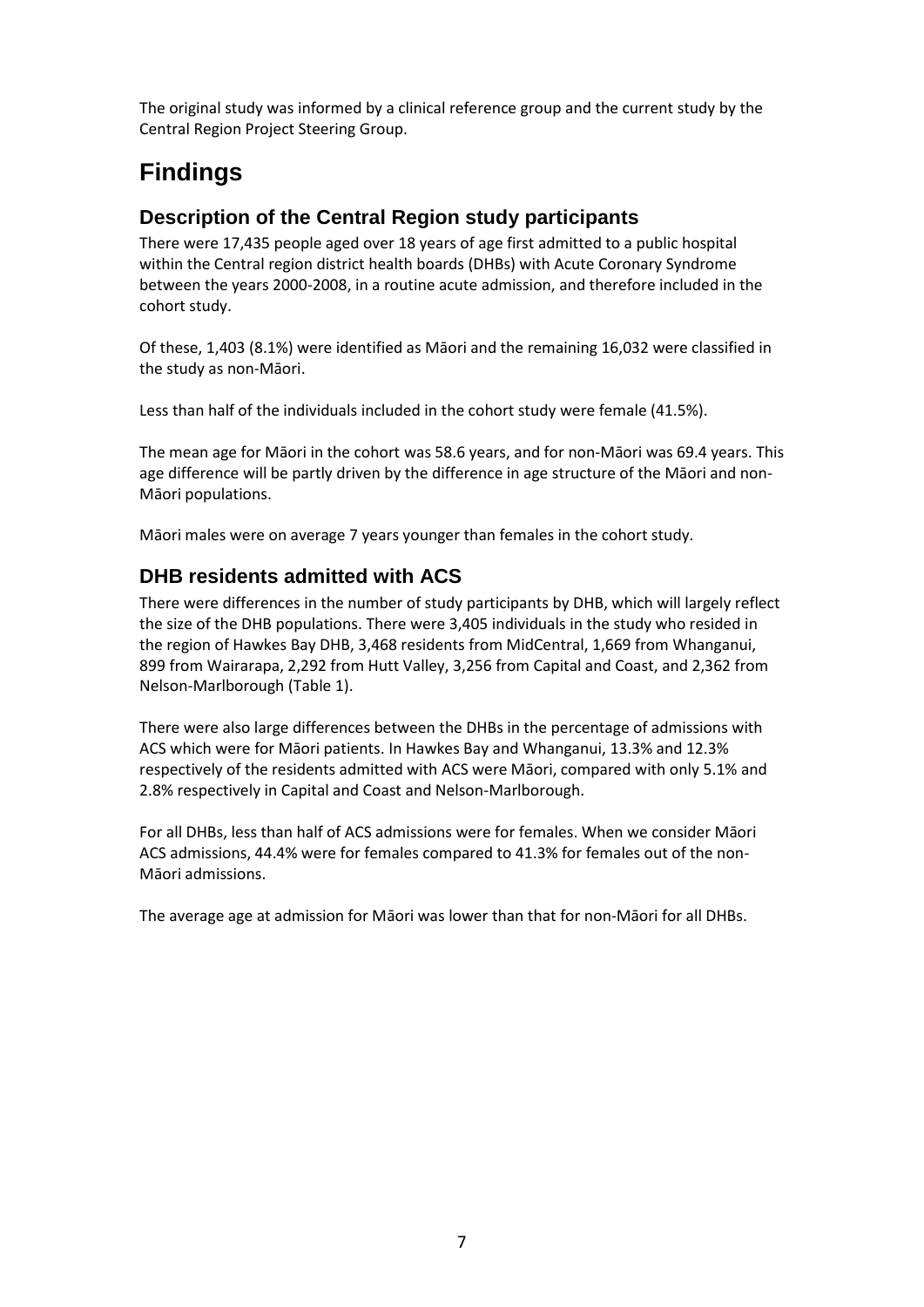| <b>ACS admissions of</b><br><b>Central region</b><br>residents |       | <b>Māori admissions</b> |      | <b>Female admissions</b> |            |                |      | Mean age            |                                     |
|----------------------------------------------------------------|-------|-------------------------|------|--------------------------|------------|----------------|------|---------------------|-------------------------------------|
|                                                                |       | N                       | %    | N                        | Māori<br>% | Non-Māori<br>N | %    | Māori<br><b>Yrs</b> | Non-<br><b>M</b> aori<br><b>Yrs</b> |
| Hawkes Bay                                                     | 3405  | 453                     | 13.3 | 220                      | 48.6       | 1278           | 43.3 | 60.1                | 70.4                                |
| MidCentral                                                     | 3468  | 236                     | 6.8  | 100                      | 42.4       | 1411           | 43.7 | 57.3                | 69.8                                |
| Whanganui                                                      | 1669  | 205                     | 12.3 | 96                       | 46.8       | 622            | 42.5 | 58.0                | 69.8                                |
| Wairarapa                                                      | 899   | 90                      | 10.0 | 33                       | 36.7       | 331            | 40.9 | 59.7                | 68.6                                |
| <b>Hutt Valley</b>                                             | 2292  | 172                     | 7.5  | 61                       | 35.5       | 828            | 39.1 | 57.0                | 67.3                                |
| Capital and<br>Coast                                           | 3256  | 166                     | 5.1  | 72                       | 43.4       | 1197           | 38.7 | 57.9                | 69.0                                |
| Nelson<br>Marlborough                                          | 2362  | 67                      | 2.8  | 35                       | 52.2       | 930            | 40.5 | 56.9                | 70.2                                |
| All Central<br>Region                                          | 17351 | 1389                    | 8.1  | 617                      | 44.4       | 6597           | 41.3 | 58.6                | 69.4                                |

<span id="page-7-0"></span>**Table 1: Demographics of Central region DHB residents with Acute Coronary Syndrome admissions, 2000-2008**

The rate of ACS admissions increases by age for both Māori and non-Māori, which means that both Māori and non-Māori have higher rates of admissions in the older ages groups (Figure 1). Within each age band Māori have a higher rate of ACS admissions, with a bigger difference between Māori and non-Māori in the younger age groups.

The ten year difference in average age of ACS presentation is likely to be a combination of the higher rate of ACS admission for Māori compared to Māori within the younger age bands, as well differences in age structure of the populations (the Māori population has a greater percentage of younger people).

<span id="page-7-1"></span>

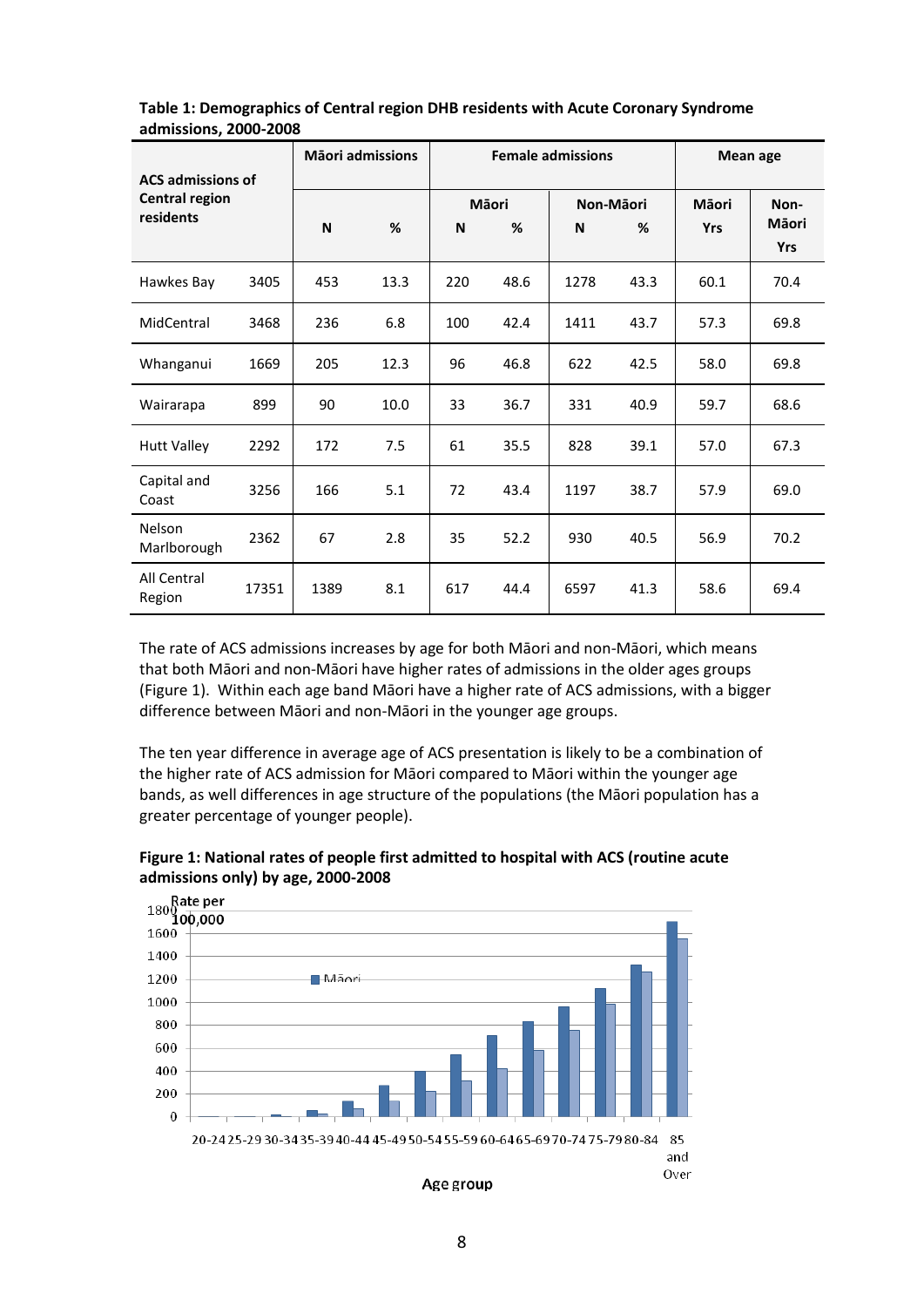# <span id="page-8-0"></span>**Comorbidities**

The following table of comorbidities was developed by a Clinical Reference Group for the project, and is intended to include conditions that may influence the chance of an individual receiving an angiogram, PCI or coronary artery bypass and graft (CABG) (Table 2).

<span id="page-8-1"></span>

| Table 2: Comorbid conditions as a secondary diagnosis on the primary admission for acute |
|------------------------------------------------------------------------------------------|
| coronary syndrome, Central region cohort                                                 |

|                       | Māori (N= 1403) |      |      | Non-Māori (N=16032) | <b>Relative rate</b> |  |
|-----------------------|-----------------|------|------|---------------------|----------------------|--|
| Comorbidity           | N               | %    | N    | %                   | <b>RR (95 %CI)</b>   |  |
| Heart failure         | 233             | 16.6 | 2549 | 15.9                | $1.04(0.92 - 1.18)$  |  |
| Peripheral vascular   | 31              | 2.2  | 390  | 2.4                 | $0.91(0.63 - 1.30)$  |  |
| Chronic pulmonary*    | 90              | 6.4  | 802  | 5.0                 | $1.28(1.04 - 1.58)$  |  |
| Rheumatological       | 8               | 0.6  | 91   | 0.6                 | $1.00(0.49 - 2.07)$  |  |
| Diabetes mellitus*    | 415             | 29.6 | 2320 | 14.5                | $2.04(1.87 - 2.23)$  |  |
| Renal failure*        | 135             | 9.6  | 1013 | 6.3                 | $1.52$ (1.28 - 1.81) |  |
| Any Cancer            | 30              | 2.1  | 357  | 2.2                 | $0.96(0.66 - 1.39)$  |  |
| Obesity*              | 117             | 8.3  | 406  | 2.5                 | $3.29$ (2.70 - 4.02) |  |
| Dementia <sup>^</sup> | 13              | 0.9  | 289  | 1.8                 | $0.51(0.30 - 0.89)$  |  |
| Other mental health   | 45              | 3.2  | 506  | 3.2                 | $1.02$ (0.75 - 1.37) |  |
| Smoking history       | 341             | 24.3 | 4266 | 26.6                | $0.91(0.83 - 1.01)$  |  |
| Smoking*              | 548             | 39.1 | 2830 | 17.7                | $2.21$ (2.06 - 2.38) |  |

Number of comorbid conditions (excluding smoking and smoking history)

| No comorbidities <sup>^</sup> | 680 | 48.5 | 9879 | 61.6 | $0.79(0.74 - 0.83)$ |
|-------------------------------|-----|------|------|------|---------------------|
| 1 comorbidity*                | 428 | 30.5 | 4133 | 25.8 | $1.18(1.09 - 1.29)$ |
| 2 comorbidities*              | 214 | 15.3 | 1549 | 9.7  | $1.58(1.38 - 1.80)$ |
| 3+ comorbidities*             | 81  | 5.8  | 471  | 2.9  | $1.97(1.56 - 2.47)$ |

**\***Significantly higher in Māori

^Significantly lower in Māori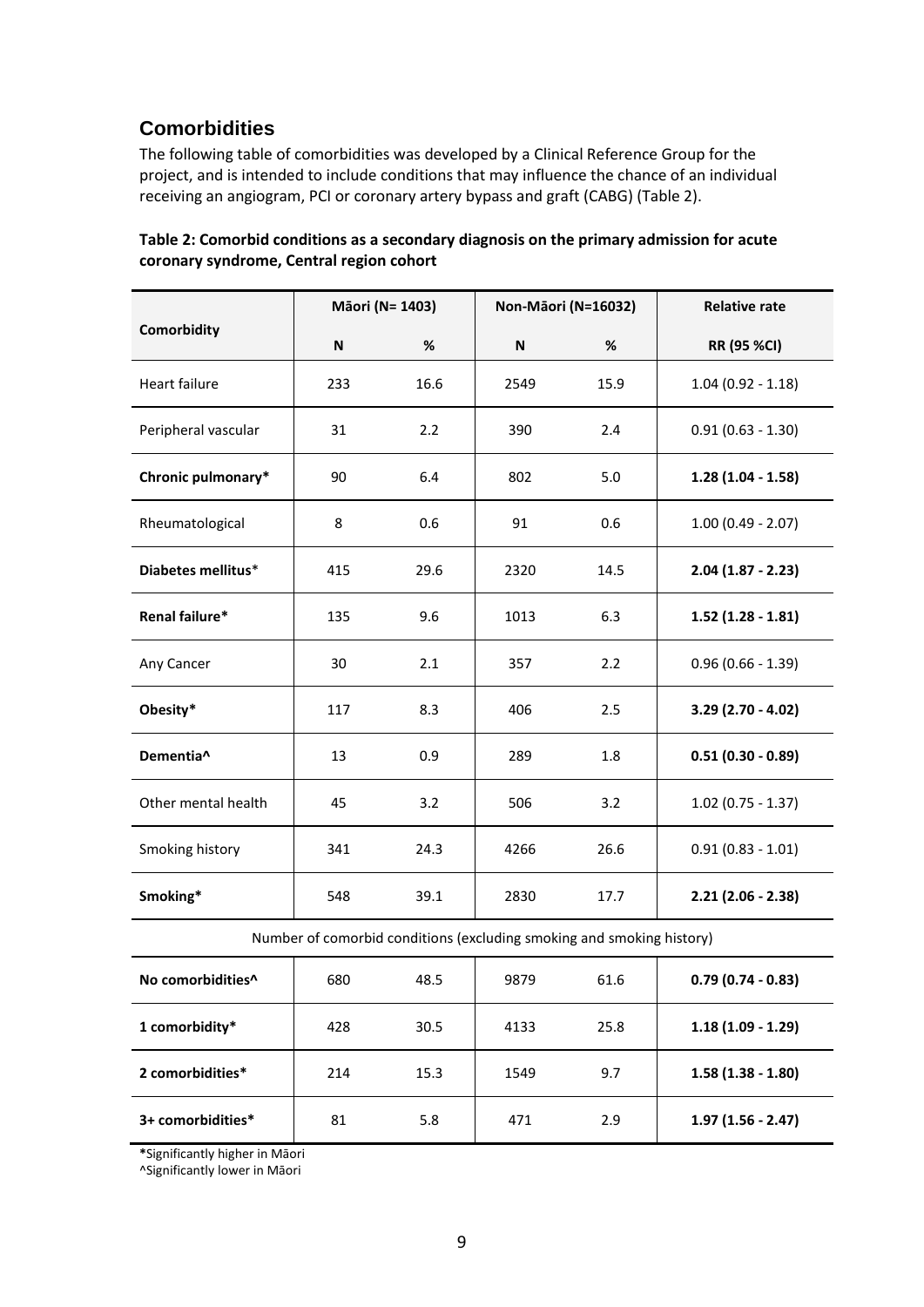In the Central cohort, Māori patients were more likely than non-Māori to have chronic pulmonary disease, diabetes mellitus, renal failure, obesity, and smoking, and less likely to have dementia recorded as a secondary diagnosis than non-Māori in the cohort.

Māori in the Central region cohort were less likely to be recorded as having no comorbid conditions, and more likely to have multiple (2 or 3+) comorbidities recorded compared to non-Māori in the cohort.

# <span id="page-9-0"></span>**Primary ACS diagnoses**

 $\overline{a}$ 

Figure 2 demonstrates the distribution of ACS diagnoses within the Central region cohort by DHB. The pattern is largely consistent between individual DHBs, and that of the total Central cohort (all Central region DHBs combined). The largest group of diagnoses is non-ST elevated myocardial infarction (non-STEMI) contributing 36-51%. The smallest contributor is myocardial infarction (MI) with the type unspecified, contributing between 6-11%. ST elevated myocardial infarction (STEMI) and unstable angina make the second and third largest contributors, with some variation in the order of these by DHB.

<span id="page-9-1"></span>



Comparing the odds of each diagnosis, for Māori compared to non-Māori adjusting for age and sex (Figure 3), Māori were significantly less likely to have a diagnosis of STEMI and more likely to have a diagnosis of non-STEMI and MI unspecified. There was no significant difference between Māori and non-Māori for the diagnosis of unstable angina.<sup>1</sup>

 $^1$  There was a significant difference in the distribution of principal diagnoses (unadjusted) between Māori and non-Māori in the total cohort (chi-squared = 21.2 df=3 p=0.0001), as well as for males and females analysed separately.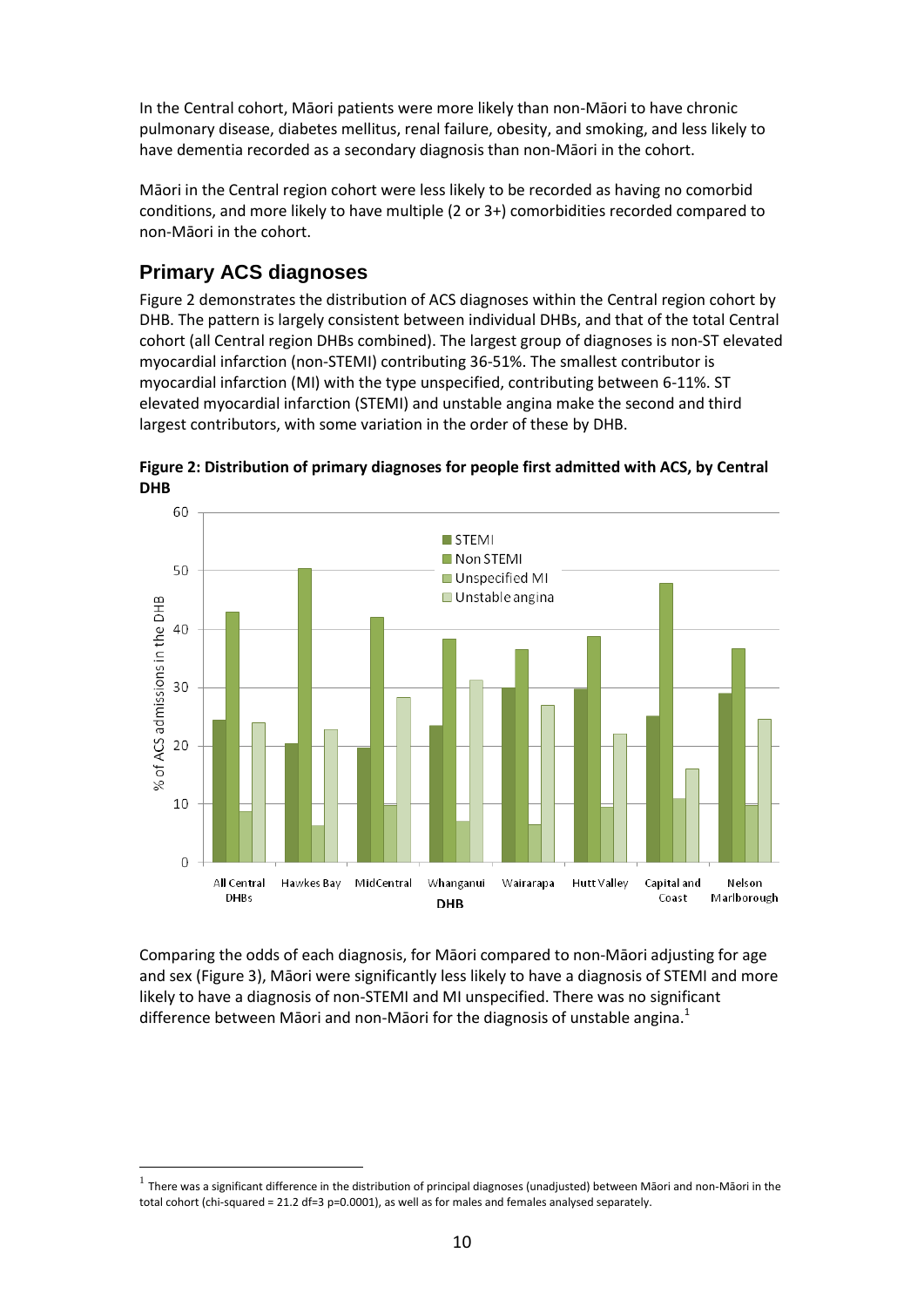

<span id="page-10-1"></span>**Figure 3: Māori/non-Māori odds ratios for ACS Diagnosis for Central region, adjusted for age and sex, 2000-2008**

Table 3 shows the crude number (not adjusted for age) of people with each diagnosis in the total Māori and non-Māori cohorts, and by sex. STEMI was a more common diagnosis for males than females and unstable angina less common.

|                            | Māori<br>$N = 1403$ |      |      | Non-Māori<br>$N = 16032$ |
|----------------------------|---------------------|------|------|--------------------------|
| <b>Principal diagnosis</b> | n                   | %    | n    | %                        |
| <b>Total</b>               |                     |      |      |                          |
| <b>STEMI</b>               | 321                 | 22.8 | 3951 | 24.6                     |
| Non-STEMI                  | 596                 | 42.5 | 6883 | 42.9                     |
| Unspecified MI             | 120                 | 8.6  | 1423 | 8.9                      |
| Unstable angina            | 366                 | 26.1 | 3775 | 23.6                     |
| <b>Females</b>             | $N = 628$           |      |      | $N = 6606$               |
| <b>STEMI</b>               | 116                 | 18.5 | 1328 | 20.1                     |
| Non-STEMI                  | 264                 | 42.0 | 2814 | 42.6                     |
| Unspecified MI             | 52                  | 8.3  | 634  | 9.6                      |
| Unstable angina            | 196                 | 31.2 | 1830 | 27.7                     |
| <b>Males</b>               | $N = 775$           |      |      | $N = 9426$               |
| <b>STEMI</b>               | 205                 | 26.5 | 3623 | 27.8                     |
| Non-STEMI                  | 332                 | 42.8 | 4069 | 43.2                     |
| Unspecified MI             | 68                  | 8.8  | 789  | 8.4                      |
| Unstable angina            | 170                 | 21.9 | 1945 | 20.6                     |

<span id="page-10-0"></span>**Table 3: Distribution of principal ACS diagnoses for Māori and non-Māori first admissions, 2000-2008, Central region**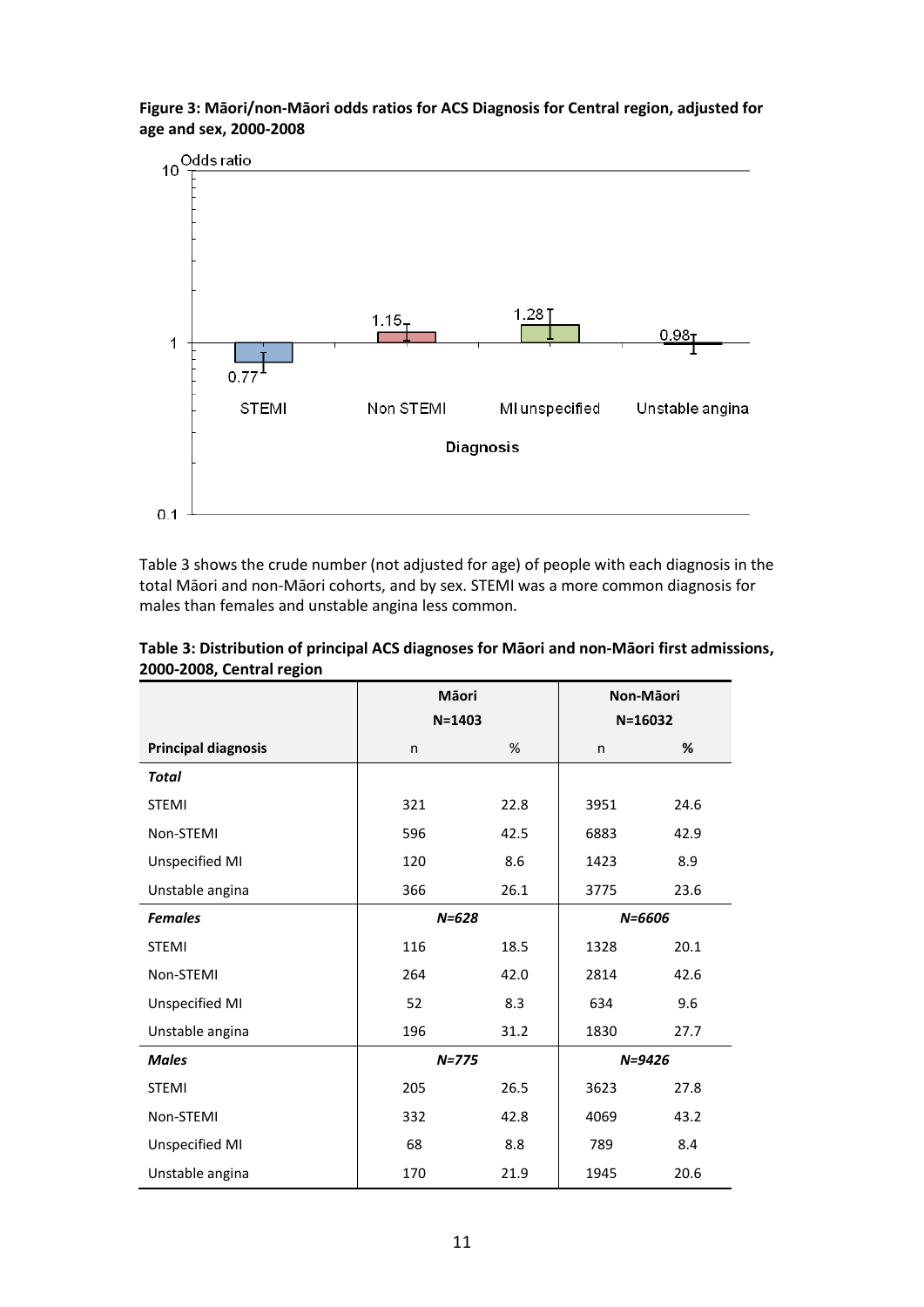## <span id="page-11-0"></span>**Revascularisation procedures**

With the potential for angioplasty to be both diagnostic (angiogram) and therapeutic, in looking at the time to procedures we divide our interventions into:

#### *Diagnostic procedures*

Time from admission to the first of angiography or angioplasty, censoring those who have received CABG (given that an angiogram post CABG is for a different purpose)

#### *Therapeutic procedures*

- 1. time from admission to angioplasty censoring after receipt of CABG
- 2. time from admission to CABG censoring after receipt of angioplasty.

### **Rates of procedures**

Figure 4 shows the proportion of Māori and non-Māori in the Central cohort (ie. only those first admitted to hospital with acute coronary syndrome in a routine acute admission) who received a diagnostic imaging procedure any time after they were admitted, by age group. There are two key findings demonstrated in this graph. Firstly, the chance of receiving an angiogram decreases with age. Secondly, within each age group, Māori patients were less likely than non-Māori patients to receive an angiogram, after being admitted with ACS.

Because there is a relationship between age and procedure receipt we will later adjust for age in the hazard ratios in order to compare the chances of procedure receipt for Māori patients compared to non-Māori patients of the same age and sex.



#### <span id="page-11-1"></span>**Figure 4: Proportion receiving diagnostic imaging procedures after admission, 2000-2008, by age group, Central region**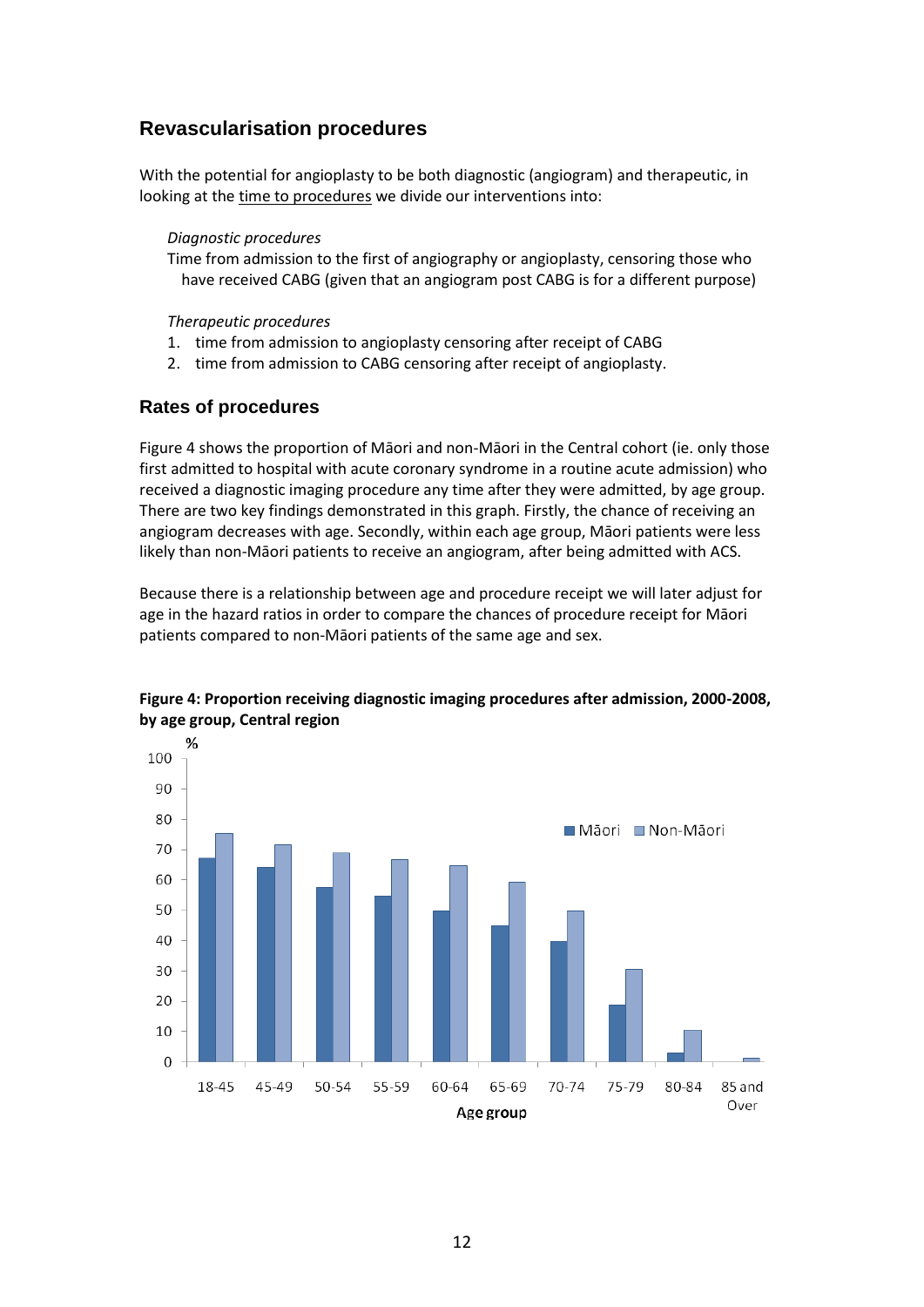The proportions of Māori and non-Māori receiving PCI following admission with ACS are lower than the proportions receiving diagnostic imaging. However, the pattern of PCI receipt for Māori compared to non-Māori is similar to diagnostic procedures in that the chance of receiving PCI decreases with age for both Māori and non-Māori and within each age group Māori patients were less likely than non-Māori patients in the cohort to receive PCI (Figure 5).



<span id="page-12-0"></span>**Figure 5: Proportion receiving PCI after admission, 2000-2008, by age group, Central region**

The proportion of Māori and non-Māori patients in the Central region cohort who received CABG any time after admission is lower than the proportion who received diagnostic procedures or PCI. The pattern by age is also different from the patterns for diagnostic procedures or PCI, with less of a clear gradient by age (Figure 6).

Among Māori the chance of receiving CABG was fairly constant between the ages 50 -74 years, and dropped off steeply from age 70 years. Among non-Māori the chances of receiving CABG were highest at ages 55-74 years, and dropped off steeply from 75 years on.

There was no consistent pattern of lower or higher receipt of CABG by Māori or non-Māori across the age groups (except from age 75 and over).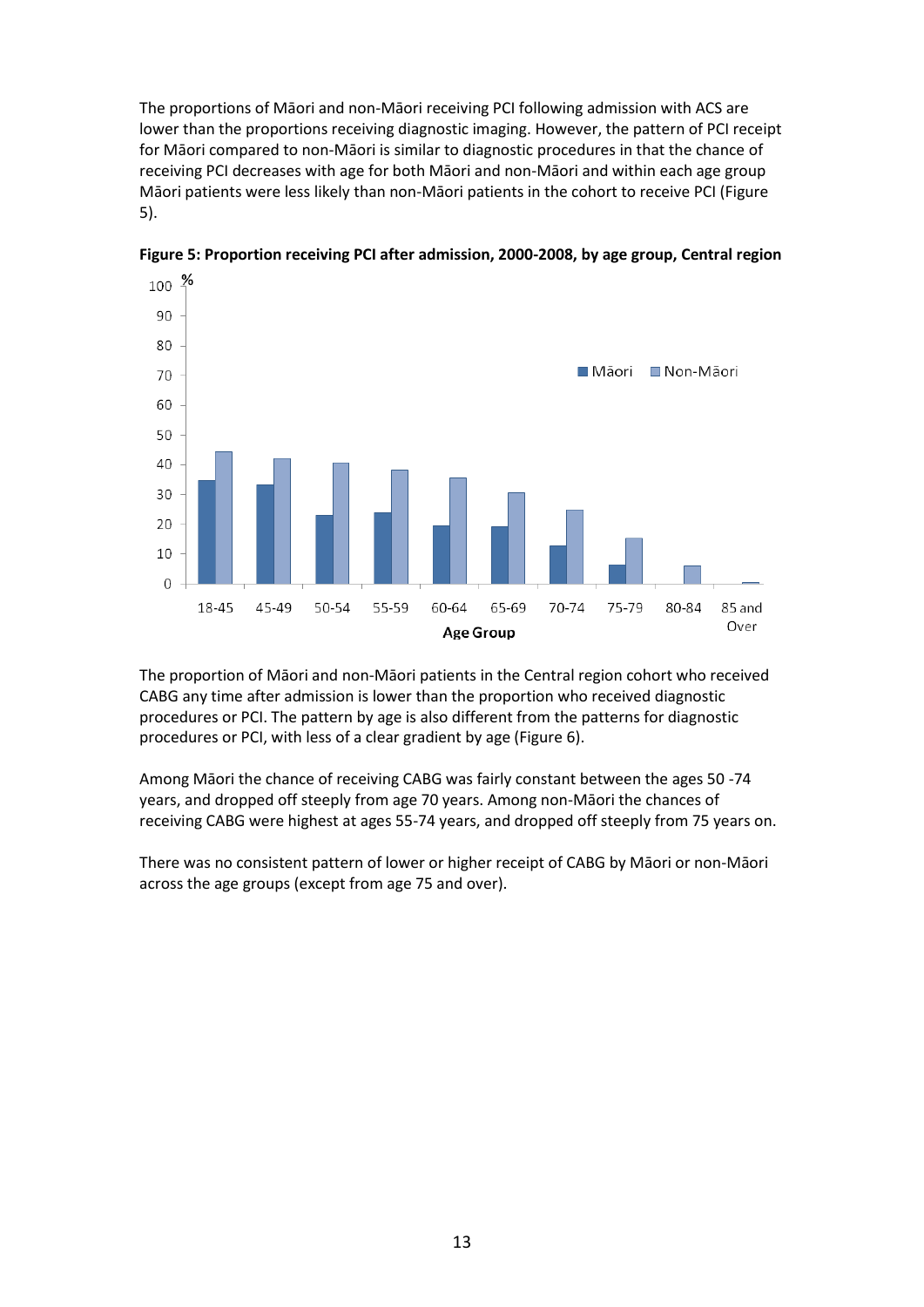

<span id="page-13-0"></span>**Figure 6: Proportion receiving CABG after admission, 2000-2008, by age group, Central region**

There are a number of important differences between the Māori and non-Māori populations presenting acutely with ACS which may impact on the relative chances of receiving a procedure. These factors include the type of acute coronary syndrome that the patients in the cohort were admitted with, if the hospital they were admitted to offered the procedure, the number and type of comorbid conditions they have, and the socioeconomic status of the patient.

Figure 7 presents the relative chance of procedure receipt for Māori compared to non-Māori, any time after first admission during the period 2000-2008, initially taking into account age, sex, and principal diagnosis (STEMI anterior wall, STEMI other, non-STEMI, unspecified MI, unstable angina).

Looking at the first bar for each of the procedures, we can see that Māori patients in the cohort were significantly less likely than non-Māori patients of the same age, sex, and diagnosis, to receive a diagnostic procedure (72% as likely as non-Māori) or PCI (62% as likely as non-Māori). There was no significant difference between Māori and non-Māori of the same age, sex and diagnosis in the receipt of CABG, although the Māori chances were 8% lower.

In addition to adjusting for age, sex and diagnosis, the second bar for each procedure also adjusts for procedure centre, which is whether the hospital of initial admission provided the procedure in consideration (diagnostic, PCI or CABG). For both diagnostic procedure and PCI, the second bar is slightly closer to one, and therefore shows that the type of hospital that Māori are first admitted to, accounts for a very small proportion of the difference in chances of procedure receipt. However, Māori patients still had significantly lower chances of receiving diagnostic procedures (75% as likely as non-Māori) and PCI (65% as likely as non-Māori), once we adjusted for the type of hospital they were first admitted to.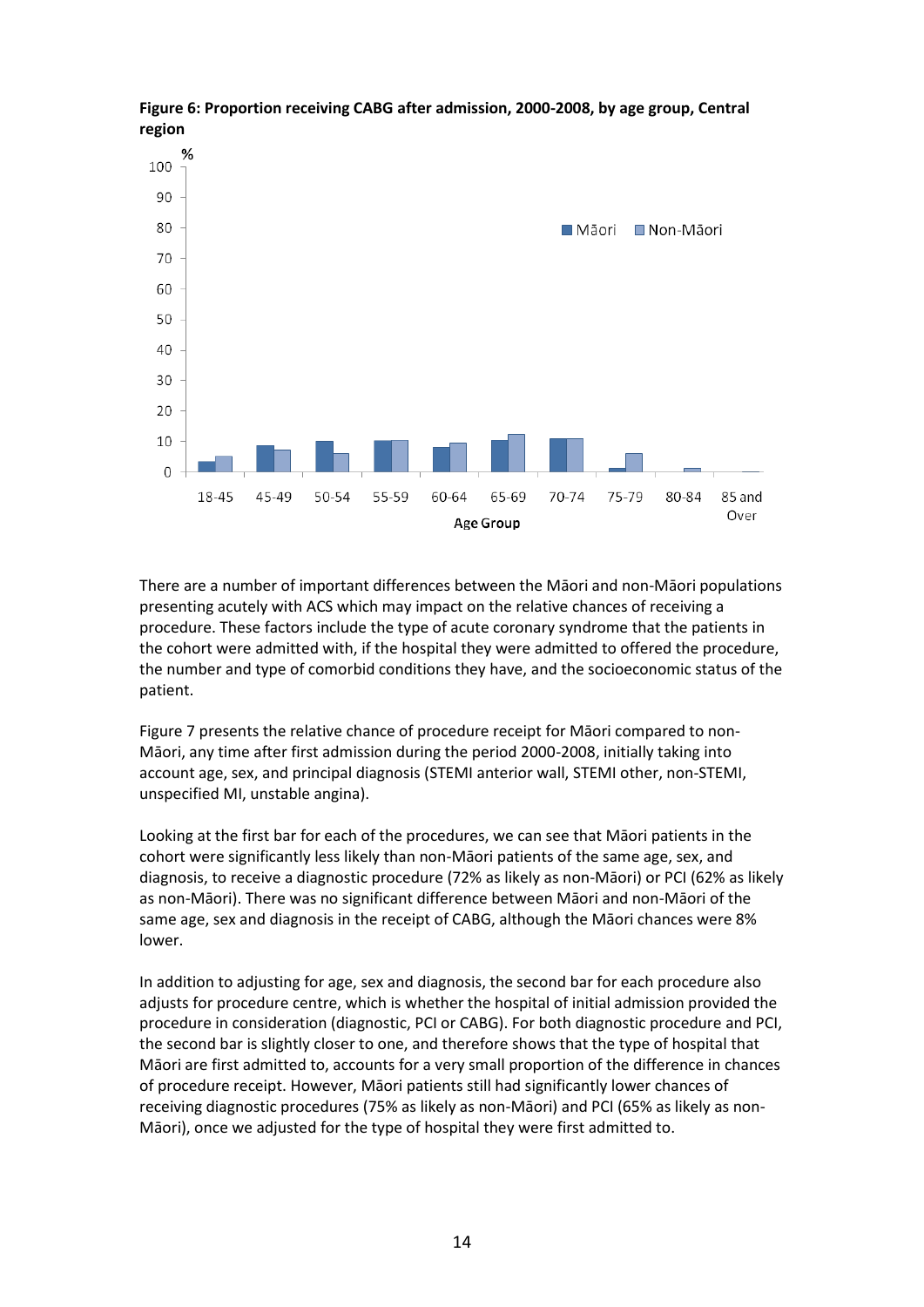In addition to the factors listed above, the third bar for each procedure takes into account the higher rate of comorbid conditions among Māori patients in the cohort. Comorbidities accounted for part of the difference in chances of receiving diagnostic procedures and PCI, but even after taking those into account, Māori chances of receiving a diagnostic procedure after admission were 19% lower and PCI 29% lower than that of non-Māori patients of the same age, sex, ACS diagnosis, admitted to the same type of hospital, and with the same pattern of comorbid conditions.

The final bar for each of the procedures additionally takes into account socioeconomic deprivation (in addition to the other factors already discussed). Deprivation explains some of the difference in diagnostic procedure and PCI receipt for Māori compared to non-Māori, however, after taking into account all these factors, Māori chances of receiving diagnostic procedures and PCI were still significantly lower than those of non-Māori patients of the same age, sex, hospital of first admission, comorbid conditions, and neighbourhood deprivation level.

The relative chance of receiving CABG for Māori patients in the cohort compared to non-Māori patients in the cohort, any time after admission, were 8% lower for Māori patients compared to non-Māori patients, this difference was not significant. Hospital type, comorbidities, and deprivation made little difference.

### <span id="page-14-0"></span>**Figure 7: Māori/non-Māori adjusted hazard ratios for procedure receipt after admission, 2000-2008, Central region**



We looked at the relative chance of procedure receipt for Māori compared to non-Māori adjusted for age, sex, and diagnosis for each DHB in the Central Region to see if there was any particular DHB that stands out (Figure 8).

For diagnostic procedures the hazard ratios for each DHB were similar to that for the Central region and there were no significant differences between DHBs. (This may be due to the small numbers which means we don't have the statistical power to detect differences between DHBs).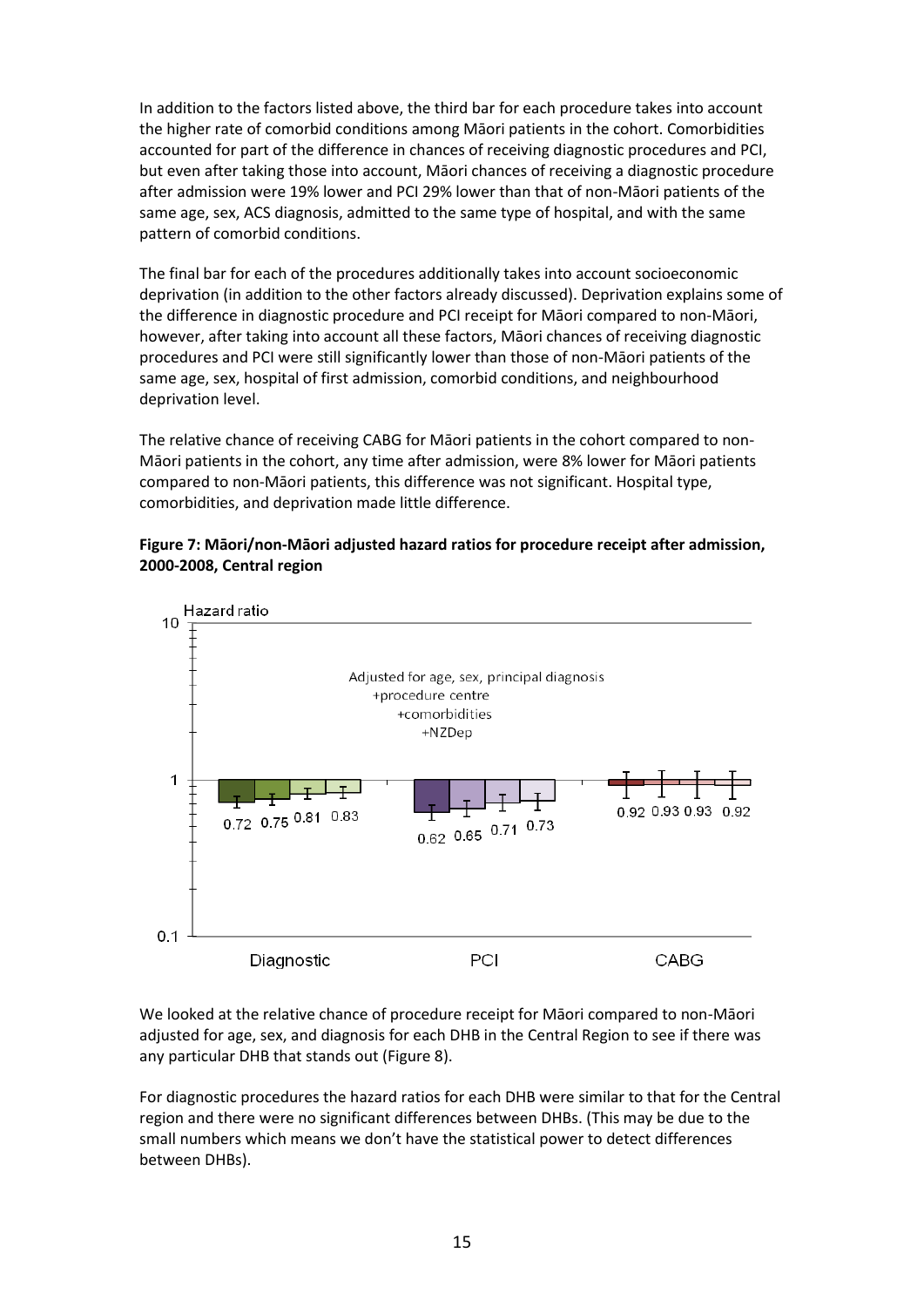For PCI, Māori had lower chances of receipt than non-Māori in most DHBs, although the hazard ratios did not reach statistical significance in Nelson Marlborough, MidCentral or Wairarapa. There were no significant differences between DHBs.

There was no consistent pattern of differential receipt of CABG between Māori and non-Māori, and no significant differences between the Central DHBs. Whanganui was the only DHB to show significantly lower relative chances of receiving CABG for Māori compared to non-Māori.

## <span id="page-15-0"></span>**Figure 8: Māori/non-Māori adjusted hazard ratios for procedure receipt after admission, 2000-2008, by Central DHB.**

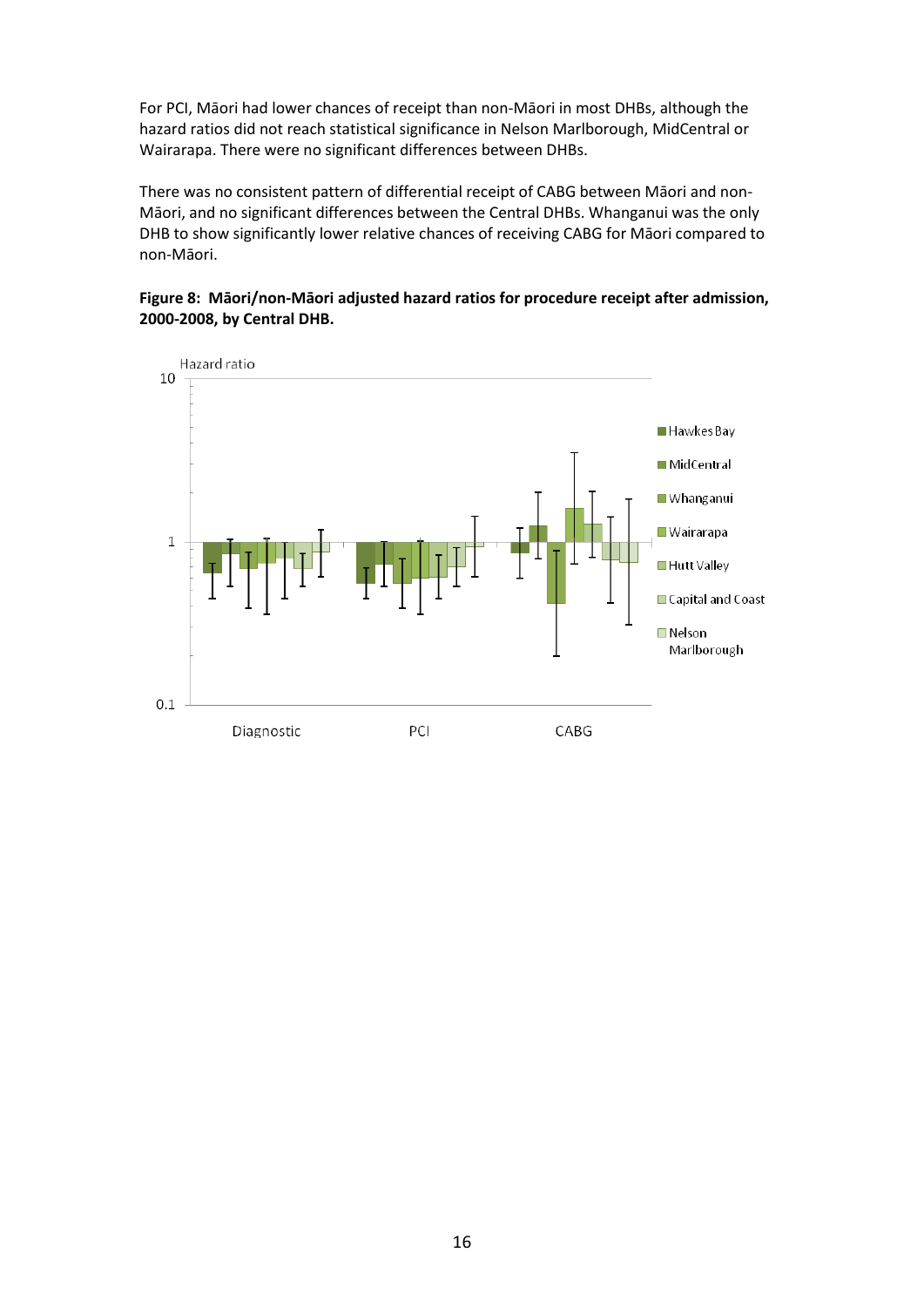Table 4 shows the number and proportions of people receiving procedures in each DHB, unadjusted for age or sex.

| Procedure  | <b>DHB</b> of residence<br>Māori |     | Non-Māori |      |      |
|------------|----------------------------------|-----|-----------|------|------|
|            |                                  | N   | $\%$      | N    | %    |
| Diagnostic | Hawkes Bay                       | 243 | 53.6      | 1464 | 49.6 |
|            | MidCentral                       | 101 | 42.8      | 1032 | 31.9 |
|            | Whanganui                        | 87  | 42.4      | 582  | 39.8 |
|            | Wairarapa                        | 36  | 40.0      | 285  | 35.2 |
|            | <b>Hutt Valley</b>               | 103 | 59.9      | 1026 | 48.4 |
|            | Capital and Coast                | 93  | 56.0      | 1581 | 51.2 |
|            | Nelson Marlborough               | 43  | 64.2      | 1058 | 46.1 |
| PCI        | Hawkes Bay                       | 98  | 21.6      | 763  | 25.8 |
|            | MidCentral                       | 44  | 18.6      | 519  | 16.1 |
|            | Whanganui                        | 36  | 17.6      | 315  | 21.5 |
|            | Wairarapa                        | 16  | 17.8      | 167  | 20.6 |
|            | <b>Hutt Valley</b>               | 43  | 25.0      | 580  | 27.4 |
|            | Capital and Coast                | 53  | 31.9      | 988  | 32.0 |
|            | Nelson Marlborough               | 23  | 34.3      | 515  | 22.4 |
| CABG       | Hawkes Bay                       | 38  | 8.4       | 220  | 7.5  |
|            | MidCentral                       | 20  | 8.5       | 189  | 5.8  |
|            | Whanganui                        | 8   | 3.9       | 98   | 6.7  |
|            | Wairarapa                        | 8   | 8.9       | 37   | 4.6  |
|            | <b>Hutt Valley</b>               | 21  | 12.2      | 154  | 7.3  |
|            | Capital and Coast                | 11  | 6.6       | 198  | 6.4  |
|            | Nelson Marlborough               | 5   | 7.5       | 203  | 8.8  |

## <span id="page-16-0"></span>**Table 4: Procedure receipt after initial admission, 2000-2008, by Central DHB.**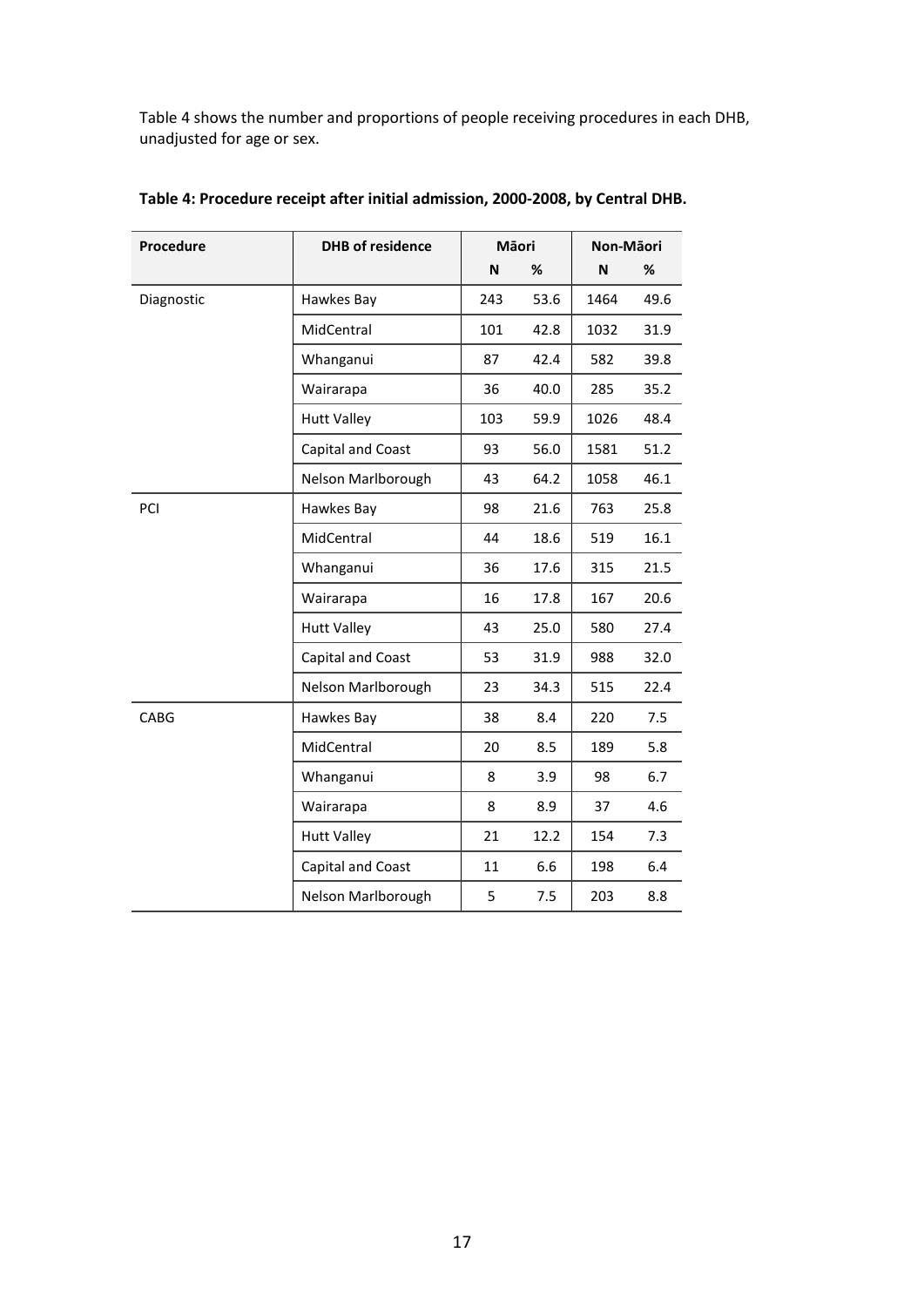## <span id="page-17-0"></span>**Procedure receipt over time after first admission**

There were differences in the proportion of Māori admitted with ACS receiving procedures, as well as differences in how quickly these procedures take place. The following graphs demonstrate the chances of receiving each of the three procedures over time for Māori and non-Māori aged 50-70 years, after their first routine acute admission to hospital with acute coronary syndrome. This age group was selected as it contains a majority of the Māori patients in the study. The x- axis (horizontal) shows the time since the first admission and the y-axis the rate of procedure receipt. The black line (the lower line) shows the chance of receiving the procedure over time for Māori and the grey line shows the chance for non-Māori patients, aged 50-70 years.

## **Diagnostic procedure (Figures 9-10)**

The gap between the two lines demonstrates that Māori and non-Māori had different chances of receiving diagnostic procedures (Figure 9). One year after first admission, just fewer than 50% of Māori patients had received a diagnostic procedure, rising to around 55% by 5 years. For non-Māori, just under 50% in this age group had received a diagnostic procedure within 2 weeks, rising to over 60% by 1 year and up to ~68% by 5 years.

The gap between Māori and non-Māori in diagnostic procedure receipt was established within the first two weeks of admission (Figure 10), and remained constant over time (Māori patients did not 'catch up' to non-Māori patients).

## **PCI (Figures 11-12)**

There is a similar pattern for PCI receipt over time, where Māori have lower receipt of PCI, which is established within the first week after admission and remains constant over time.

For PCI, within the first 3 weeks after admission 30% of non-Māori had received PCI, rising steadily over to reach around 37% by 3 years. By 3 weeks less than 20% of Māori patients had received PCI rising to just over 20% in the first few months, and not even reaching 25% by 5 years after admission.

## **CABG (Figures 13-14)**

The gap between Māori and non-Māori chances of receiving a CABG was smaller than for diagnostic procedures and PCI. It took longer for Māori patients to receive a CABG than non-Māori patients, with the proportion of Māori having received CABG at 4 weeks after admission the same as the proportion of non-Māori at just over 2 weeks after admission. By 5 years after admission around 15% of Māori patients had received CABG and around 17% of non-Māori patients.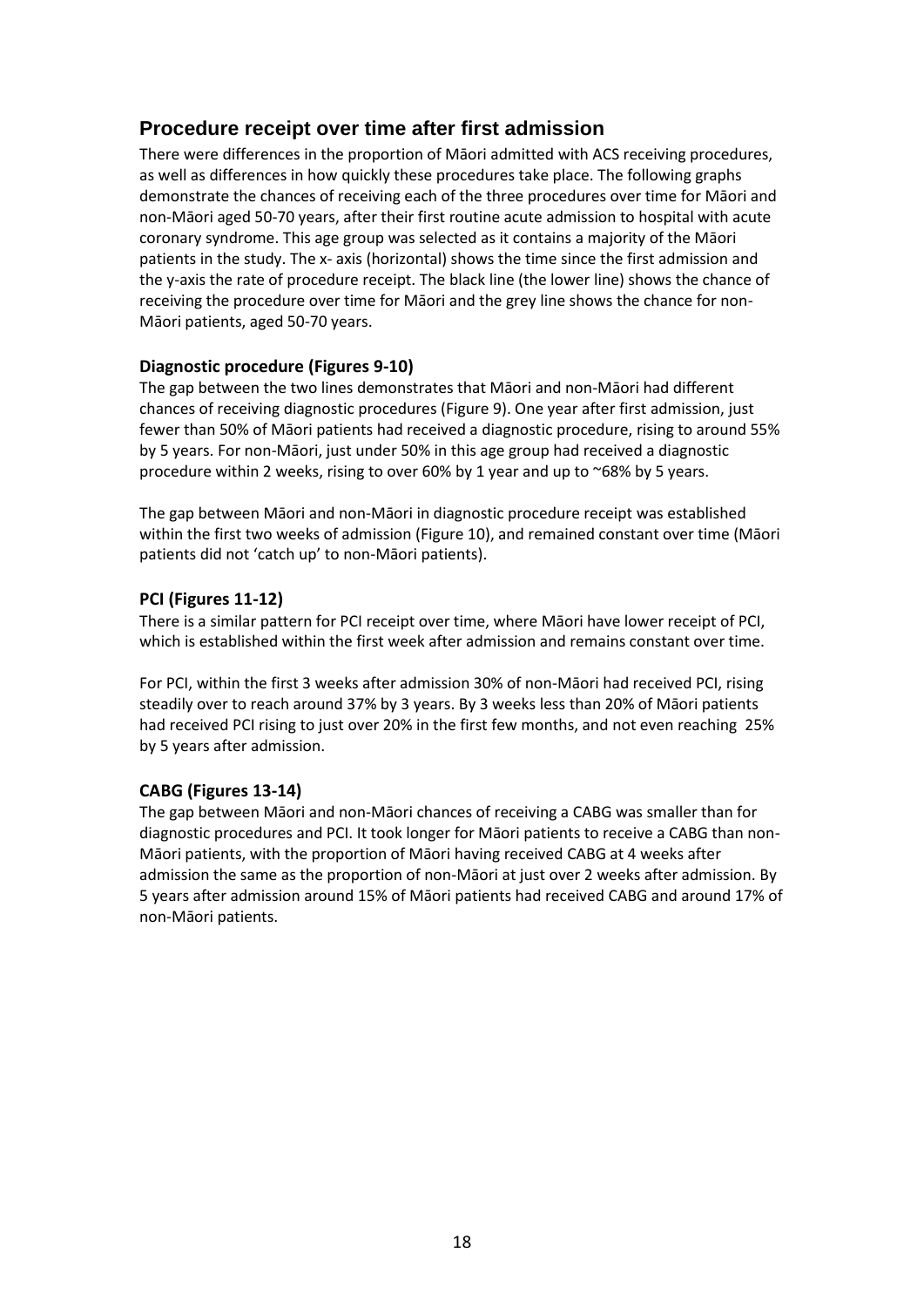<span id="page-18-0"></span>**Figure 9: Receipt of diagnostic procedures (first of angiogram or PCI), for those aged 50-70 years, up to five years following admission, Central region, 2000-2008**



<span id="page-18-1"></span>**Figure 10: Receipt of diagnostic procedures (first of angiogram or PCI), for those aged 50- 70 years within the first three weeks following admission, Central region, 2000-2008**

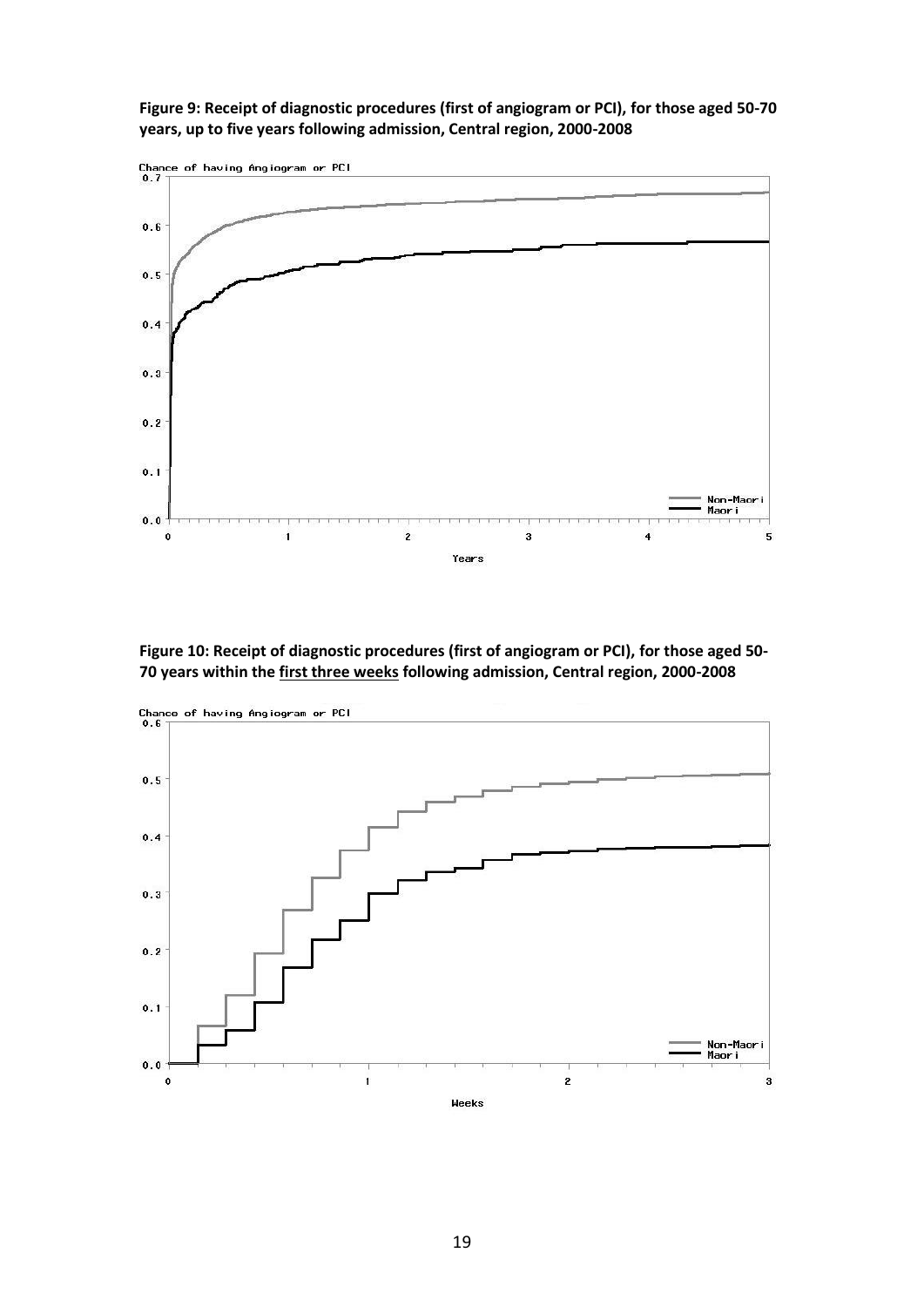

<span id="page-19-0"></span>**Figure 11: Receipt of PCI for those aged 50-70 years, up to five years following admission, Central region, 2000-2008**

<span id="page-19-1"></span>**Figure 12: Receipt of PCI for those aged 50-70 years, within the first three weeks following admission, Central region** 

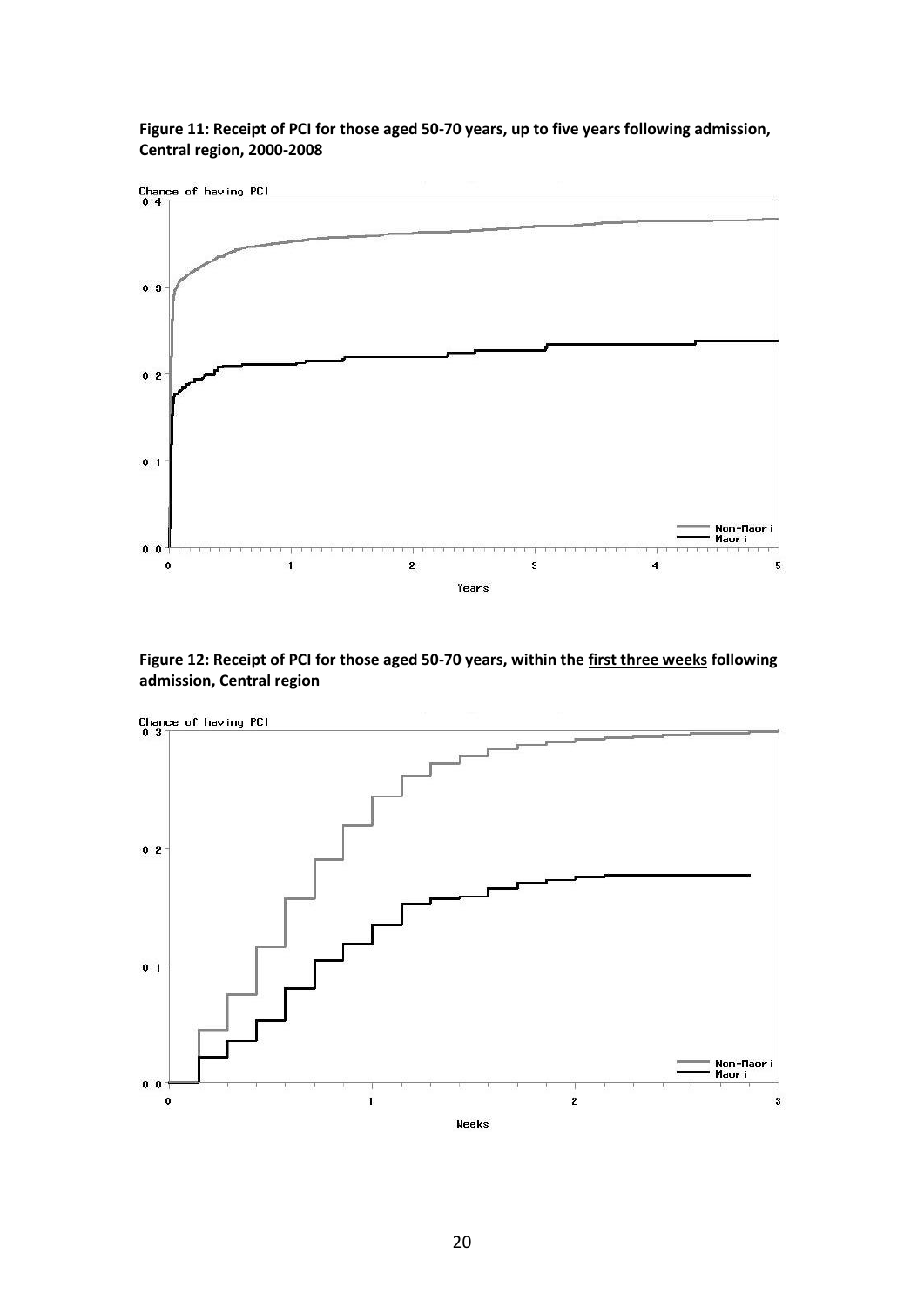<span id="page-20-0"></span>**Figure 13: Receipt of CABG for those aged 50-70 years, up to five years following admission, Central region, 2000-2008**



<span id="page-20-1"></span>**Figure 14: Receipt of CABG for those aged 50-70 years, within the first seven weeks following admission, Central region**

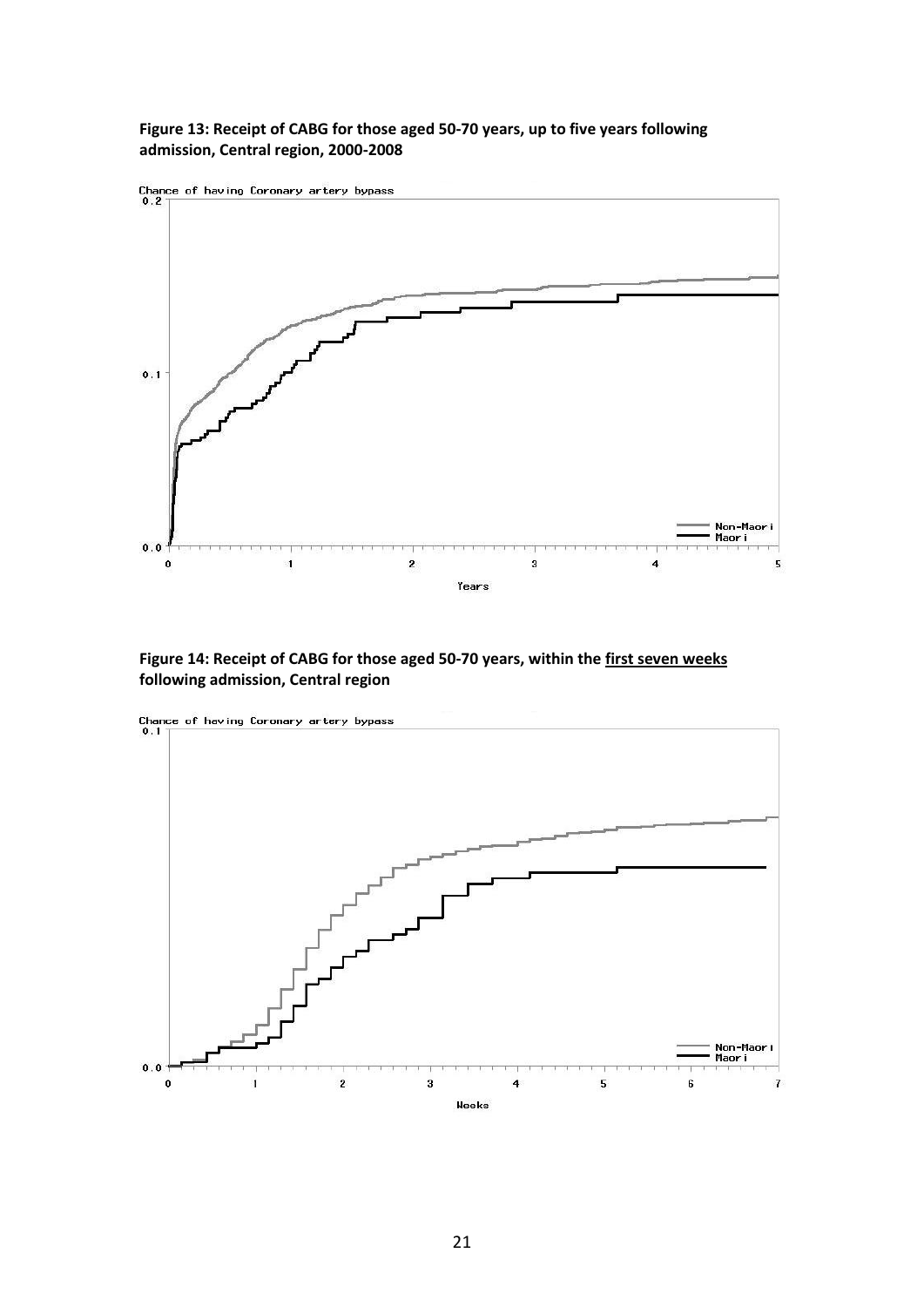## <span id="page-21-0"></span>**Changes in the rate of procedures received over time**

The number and rate of procedures offered in Central region DHBs changed over the study period. There was an increase in the rate of receipt of diagnostic procedures (first of angiogram or PCI) and PCI among both Māori and non-Māori during the period 2000 to 2008, however, for these two procedures the increase was greater for non-Māori than for Māori, which resulted in a widening of disparities over time (Table 5).

For Māori there was an 8% increase in the receipt of diagnostic procedures per year, but among non-Māori there was an 11% increase per year and so the disparity widened over the period 2000-2008 (with the Māori relative chance decreasing from 80% to 63% the non-Māori chances).

For PCI receipt, Māori rates increased by 7% increase per year while non-Māori rates increased by 9% per year, so there was a widening gap between Māori and non-Māori receipt of PCI.

For CABG, there was no change in the rate of CABG received by Māori but there was a significant increase in non-Māori of 4% per year, and a widening gap.

| Procedure   | <b>Difference</b><br>in rate of<br>change | Māori rate of<br>change | Non-Māori rate<br>of change | Māori:non-<br><b>Māori 2000</b> | Māori:non-<br><b>Māori 2008</b> |
|-------------|-------------------------------------------|-------------------------|-----------------------------|---------------------------------|---------------------------------|
|             | P value                                   | <b>HR</b><br>(95% CI)   | <b>HR</b><br>(95% CI)       | <b>HR</b><br>(95% CI)           | HR.<br>(95% CI)                 |
| Diagnostic* | 0.057                                     | 1.08<br>$(1.05 - 1.11)$ | 1.11<br>$(1.10 - 1.12)$     | 0.80<br>$(0.68 - 0.93)$         | 0.63<br>$(0.55 - 0.72)$         |
| PCI         | 0.43                                      | 1.07<br>$(1.03 - 1.12)$ | 1.09<br>$(1.08 - 1.11)$     | 0.66<br>$(0.53 - 0.83)$         | 0.57<br>$(0.47 - 0.70)$         |
| <b>CABG</b> | 0.38                                      | 1.00<br>$(0.93 - 1.08)$ | 1.04<br>$(1.01 - 1.06)$     | 1.04<br>$(0.73 - 1.48)$         | 0.79<br>$(0.55 - 1.15)$         |

<span id="page-21-1"></span>

| Table 5: Trends in procedures over time, proportional hazards modelling adjusted for age |  |
|------------------------------------------------------------------------------------------|--|
| sex and diagnosis, Central region 2000-2008                                              |  |

\* First of Angiogram or PCI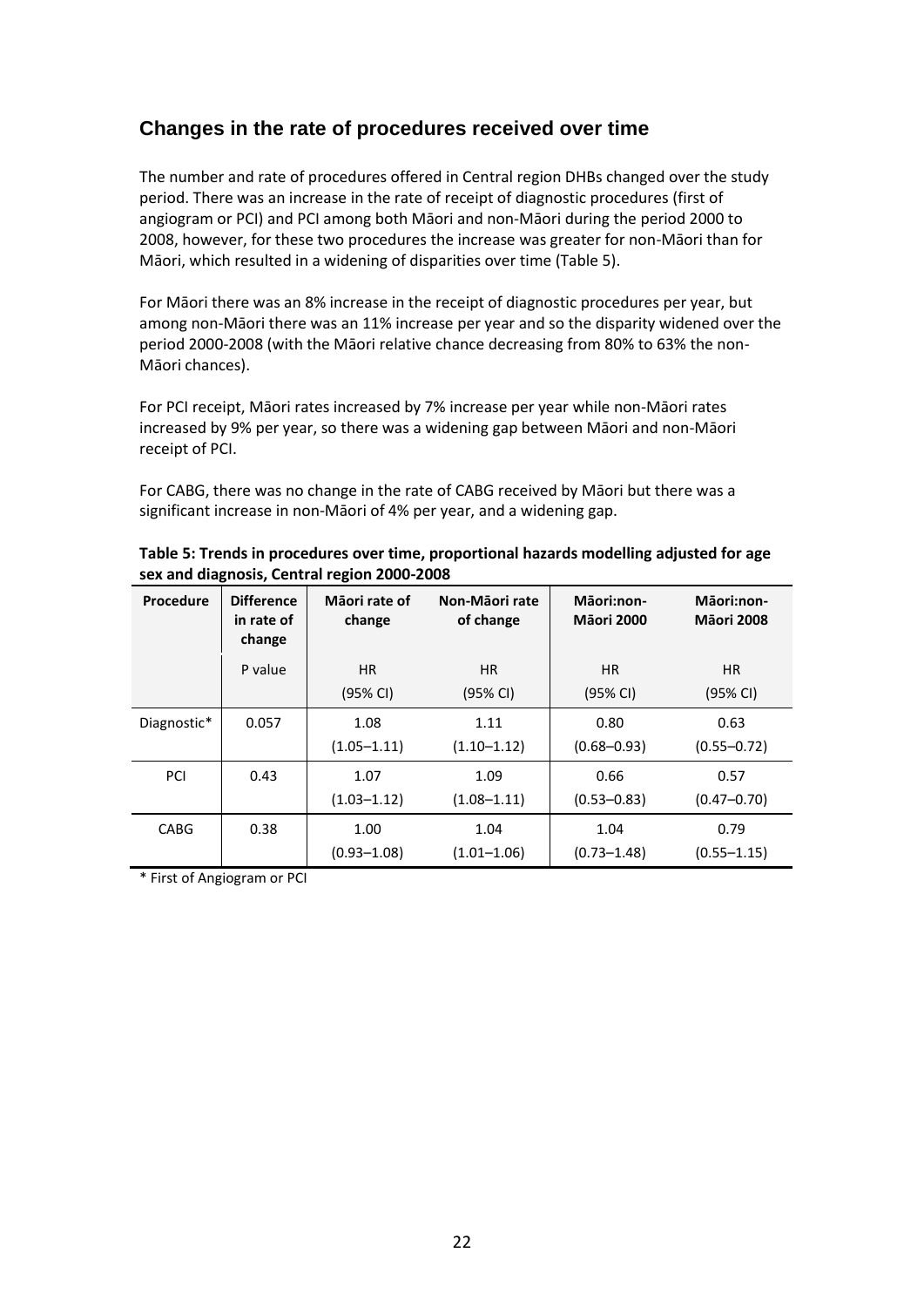# <span id="page-22-0"></span>**Discussion**

The whole continuum of care for ischaemic heart disease is important – from prevention through to rehabilitation – and there is a need to focus on equity at each level. This study, however, looks in detail at one part of the continuum - the receipt of revascularisation procedures (angiography, PCI, and CABG). It also restricts its examination to a specific group of people - those first admitted to hospital with acute coronary syndrome (MI or unstable angina) during the period 2000-2008. It is important to note that this study included only patients presenting acutely to hospital for the first time with ACS, and not those on waiting lists or admitted for elective surgery.

This report compares the chances of receiving revascularisation procedures among Māori and non-Māori patients resident in the seven Central region DHBs served by the tertiary cardiac service at Wellington Hospital – Hawkes Bay, MidCentral, Whanganui, Wairarapa, Hutt Valley, Capital and Coast, Nelson-Marlborough.

The study found that Māori were less likely than non-Māori to receive diagnostic procedures (angiography) or PCI than non-Māori patients. The difference was significant even after adjusting for age, sex, principal diagnosis, comorbid conditions recorded on the index admission, neighbourhood deprivation, and initially being admitted to a centre where the procedure was offered (although these all accounted for a small part of the disparity).

The disparities were driven by what was happening within the first days following the initial admission.

There was no significant difference in the receipt of CABG between Māori and non-Māori patients, although the chances were around 8% lower for Māori.

Access to diagnostic and PCI procedures increased significantly during the study period for residents of the Central region. However, the increase was greater for non-Māori than for Māori, which led to an increase in inequalities in procedure receipt.

## **Study Limitations**

In this study we were unable to examine whether patients underwent stress testing, the percentage of eligible patients given thrombolysis, what discharge medications were prescribed or smoking cessation aids, nor whether people were referred to cardiac rehabilitation – each of which are quality improvement indicators in the Ministry of Health's Quality Improvement Plan.

We have also not examined other outcomes such as readmissions with ACS, 5-year mortality rates from ischaemic heart disease, or all-cause mortality. Preliminary survival analysis however, found a higher risk of death from ischaemic heart disease among Māori patients in the cohort (see Appendix One) but further work is required to complete this analysis.

Further useful analyses could also investigate whether Māori patients initially admitted to non-procedure hospitals were less likely than non-Māori patients to be transferred or were taken longer to get transferred to tertiary services.

This study was unable to examine what happened to patients admitted after the end of 2008. Any further developments within the Central region's cardiac services since the beginning of 2009 that may affect differences in procedure receipt between Māori are not reflected in these findings.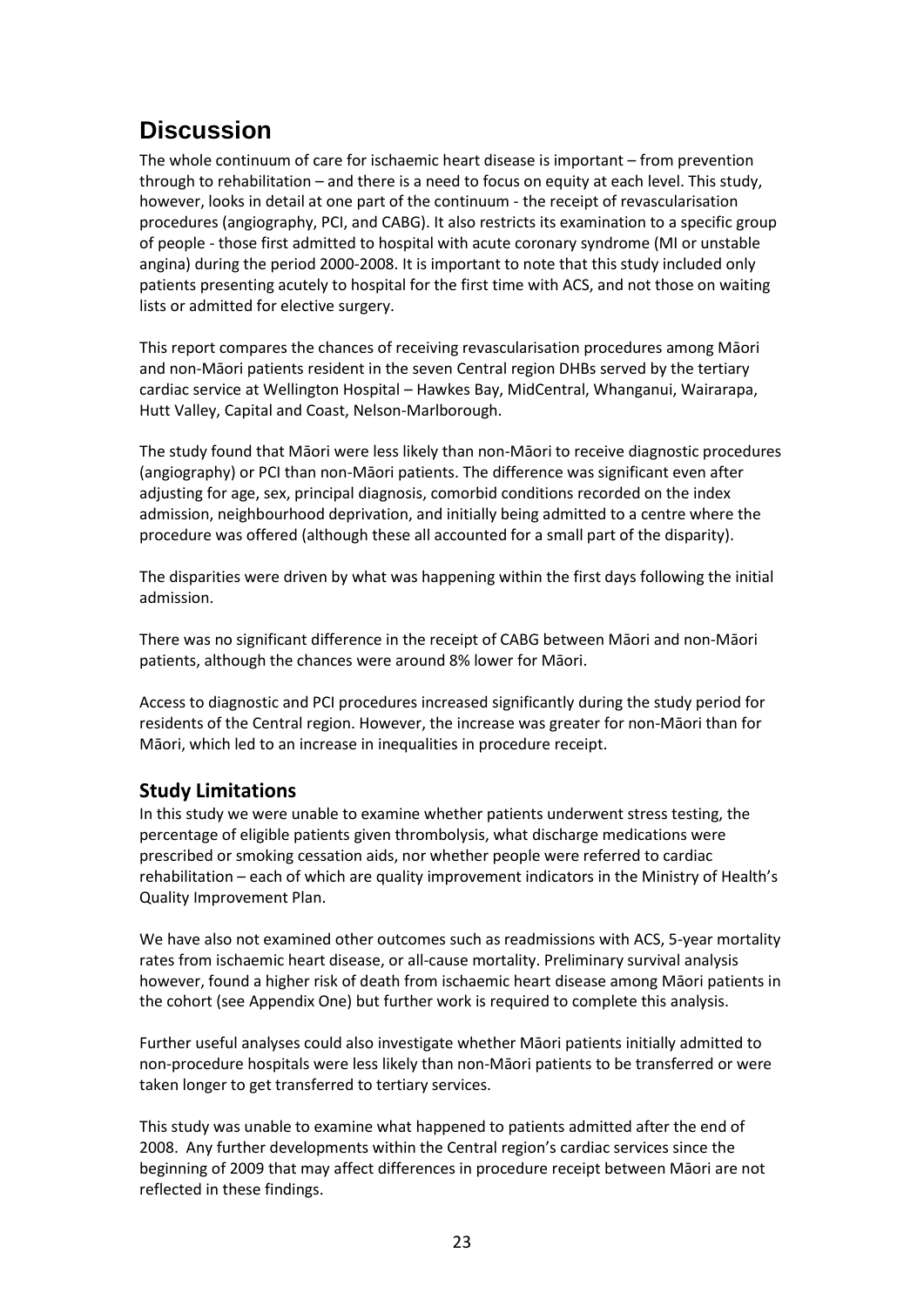## **Conclusion**

There are disparities in the receipt of angiography and PCI between Māori and non-Māori patients within the Central region, and these appear to develop within the first few days following admission.

While we were unable to determine the reasons for the differences in procedure receipt between Māori and non-Māori in this study, the processes by which patients are prioritised for revascularisation may play a part and should be further investigated.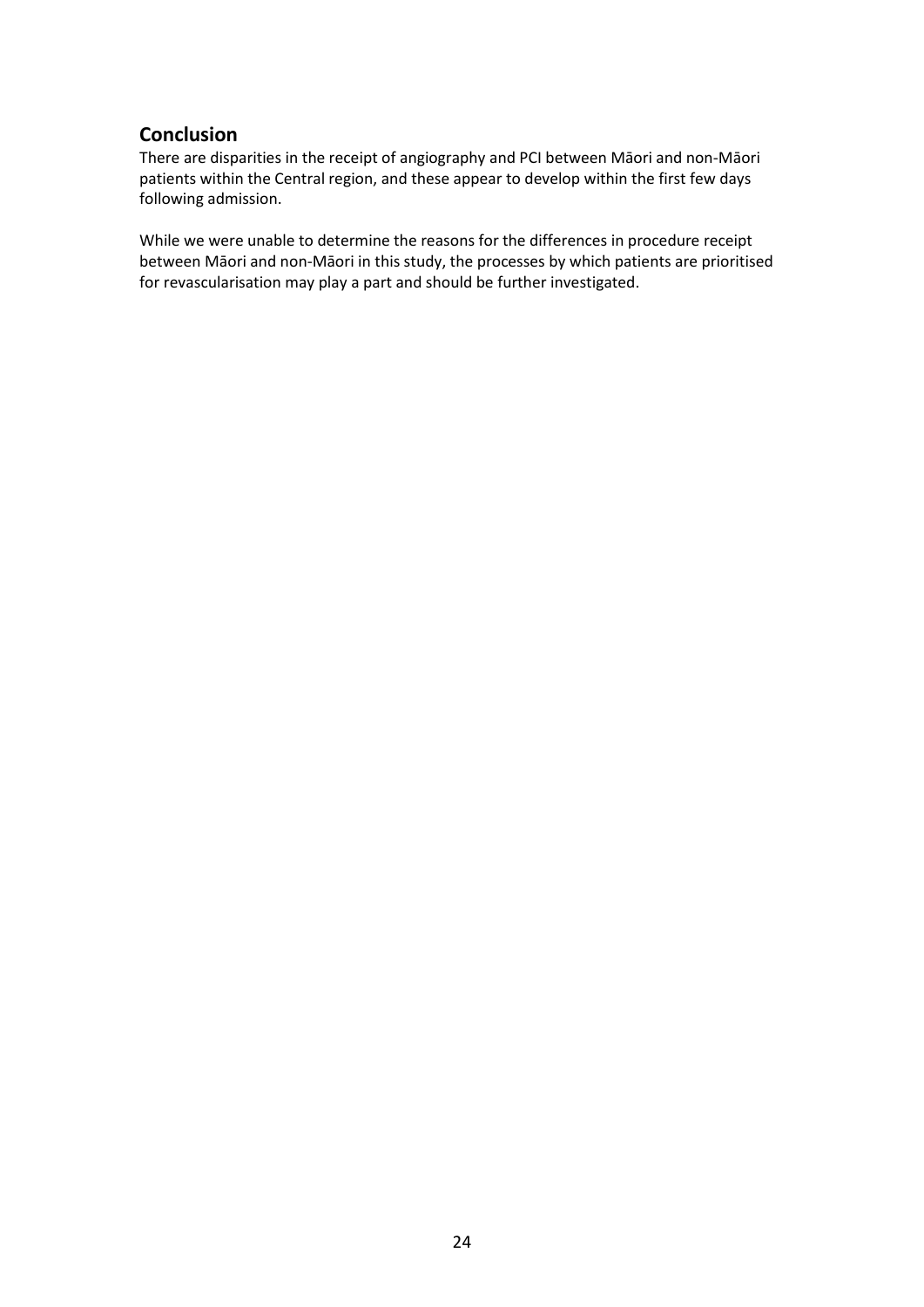# <span id="page-24-0"></span>**Appendix One: Methods**

This section provides more detail on the methods used in this study.

### **What was the population (cohort) that we studied?**

This report focuses on Māori and non-Māori adults (over 18 years of age) with an acute first presentation of acute coronary syndrome to a hospital within the Central Region, for the years 2000-2008.

#### **How did we define acute coronary syndrome?**

The following tables list the ICD codes used for defining acute coronary syndrome

| <b>Description</b>             | <b>ICD-9-CM codes</b>                          | <b>ICD-10-AM codes</b>                                              |  |  |  |  |
|--------------------------------|------------------------------------------------|---------------------------------------------------------------------|--|--|--|--|
| Total IHD                      | 410-414                                        | $120 - 125$                                                         |  |  |  |  |
| <b>Acute Coronary Syndrome</b> |                                                |                                                                     |  |  |  |  |
| $\bullet$ STEMI                |                                                |                                                                     |  |  |  |  |
| Anterior wall                  | 410.0, 410.1                                   | 121.0, 122.0                                                        |  |  |  |  |
| Other sites<br>٠               | 410.2-410.6, 410.8                             | 121.1, 121.2, 122.1, 122.8                                          |  |  |  |  |
| • Non-STEMI                    | 410.7                                          | 121.4                                                               |  |  |  |  |
| • MI unspecified               | 410.9                                          | 121.3, 121.9, 122.9                                                 |  |  |  |  |
| • Unstable angina              | 1411.1                                         | 120.0                                                               |  |  |  |  |
| • Other acute                  | 411.0, 411.81, 411.89, 412                     | 123, 123.0, 123.2, 123.5, 123.8, 124, 124.0,<br>124.1, 124.8, 124.9 |  |  |  |  |
| Non-acute IHD                  |                                                |                                                                     |  |  |  |  |
| ■ Other angina                 | 413, 413.0, 413.1, 413.9                       | 120.1, 120.8, 120.9                                                 |  |  |  |  |
| ■ Chronic IHD                  | 414.0, 414.10, 414.11, 414.19,<br>414.8, 414.9 | 125.0, 125.1-125.6, 125.8, 125.9                                    |  |  |  |  |

#### <span id="page-24-1"></span>**Table 6.1: ICD codes used for Acute Coronary Syndrome**

IHD = ischaemic heart disease

MI = myocardial infarction (or heart attack)

STEMI = ST-segment elevation myocardial infarction

Non-STEMI = non-ST-segment elevation myocardial infarction

#### **What were our sources of data?**

#### *Admissions*

Data on publicly funded hospital admissions for IHD in New Zealand between 1 January 2000 and 31 December 2008 was obtained from the New Zealand Health Information Service. To limit our analyses to acute coronary syndrome, we included patients with a primary discharge diagnosis of unstable angina or MI (as listed above). We also limited our dataset to each individual's first hospital admission recorded for acute coronary syndrome, and therefore excluded admissions with previous public (from 1988) or private (1994-1995, 2000-2001) hospital discharges in New Zealand with a primary diagnosis of IHD (ICD-9 code 410–414 or ICD-10 code I20–I25 from July 1999.

In the initial selection of our cohort we included individuals over the age of 18 years with acute routine admissions (Admission type code AC or ZC, admission source code R) thereby excluding those whose first admission was an arranged admission, or elective admission, those on waiting lists, and transfers from other hospitals (AA, AP, WN ,T).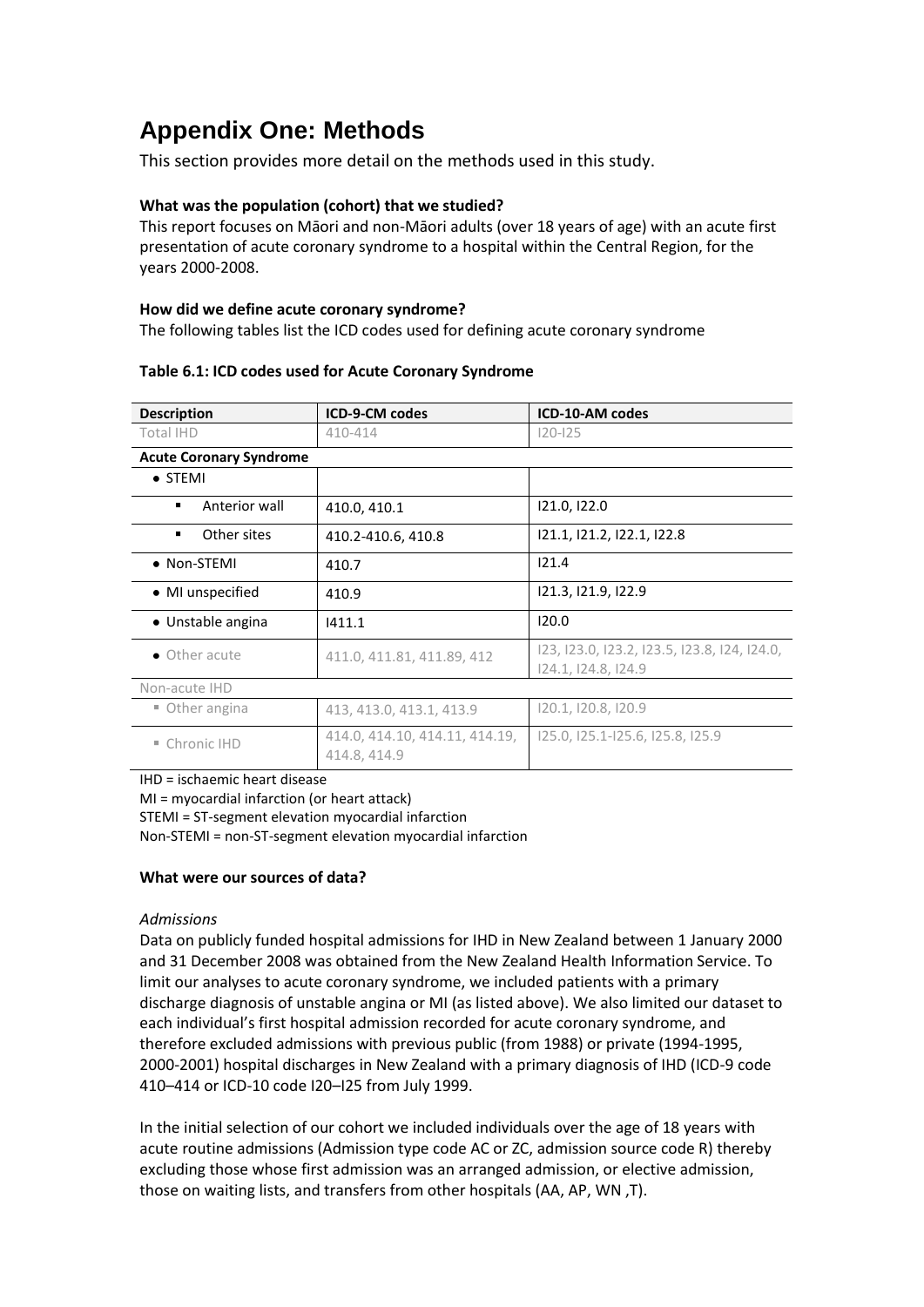In addition to data on the principal diagnosis (ICD codes listed above) we also obtained data from NZHIS on secondary diagnoses, age, sex, ethnicity, domicile of residence, hospital, type of admission, type of discharge, type of service, date of admission and discharge, and procedures received.

### *Mortality*

Deaths due to IHD were taken from the death register, up until 31 December 2007 with censoring at the first of 31/12/07 or death.

### **How did we measure ethnicity?**

For all of the analyses included in this report, patients were classified as Māori if they were coded as Māori on any of the three ethnicity fields on the hospital admission record, otherwise they were classified as non-Māori. For patients who were transferred to another hospital following their initial presentation, we took their ethnicity as it was recorded in the initial hospital presentation, prior to transfer.

### **Which procedures were included?**

The following tables list the ICD codes used for defining acute coronary syndrome

| <b>Description</b> | <b>ICD-9-CM codes</b>     | <b>ICD-10-AM codes</b> |                                         |  |  |  |
|--------------------|---------------------------|------------------------|-----------------------------------------|--|--|--|
|                    |                           | <b>Block</b>           | Codes                                   |  |  |  |
| Angiography        | 88.5, 37.21, 37.22, 37.23 | 668                    | 38215-00, 38218-00, 38218-01, 38218-02  |  |  |  |
|                    |                           | 607                    | 59900-00, 59900-01, 59900-02            |  |  |  |
|                    |                           | 667                    | 38200-00, 38203-00, 38206-00            |  |  |  |
| Angioplasty        | 36.06, 36.0736.01,        | 671                    | 35310-00, 35310-01, 35310-02, 35310-03, |  |  |  |
|                    | 36.02, 36.05              |                        | 35310-04, 35310-05                      |  |  |  |
|                    |                           | 670                    | 35304-00, 35305-00, 35304-01, 35305-01  |  |  |  |
| Coronary artery    | 36.1                      | 672                    | 38497-00 - 38497-03                     |  |  |  |
| bypass             |                           | 673                    | 38497-04-38497-07                       |  |  |  |
|                    |                           | 674                    | 38500-00, 38503-00                      |  |  |  |
|                    |                           | 675                    | 38500-01, 38503-01                      |  |  |  |
|                    |                           | 676                    | 38500-02, 38503-02                      |  |  |  |
|                    |                           | 677                    | 38500-03.38503-03                       |  |  |  |
|                    |                           | 678                    | 38500-04, 38503-04, 90201-00, 90201-01  |  |  |  |

#### <span id="page-25-0"></span>**Table 6.2: ICD codes used for IHD procedures**

#### **Which comorbid conditions were included?**

Co-morbid conditions were selected in consultation with the clinical reference group (Table 8).

### <span id="page-25-1"></span>**Table 6.3: ICD Codes used for analysis of co-morbidities (secondary diagnosis on index admission)**

| <b>Description</b>                             | <b>ICD-9-CM codes</b>                  | ICD-10-AM codes                  |
|------------------------------------------------|----------------------------------------|----------------------------------|
| Heart failure                                  | 428                                    | 150                              |
| Peripheral vascular disease                    | 440-444                                | 170-174, 179.2                   |
| Chronic pulmonary disease                      | 491.2, 492, 493.2, 496                 | J43-J44                          |
| Rheumatoid and other inflammatory<br>arthritis | 714 (excluding 714.3), 716.5,<br>716.6 | M05-M07, M13                     |
| Diabetes mellitus                              | 250                                    | E10-E14                          |
| Renal failure                                  | 584-586                                | N <sub>17</sub> -N <sub>19</sub> |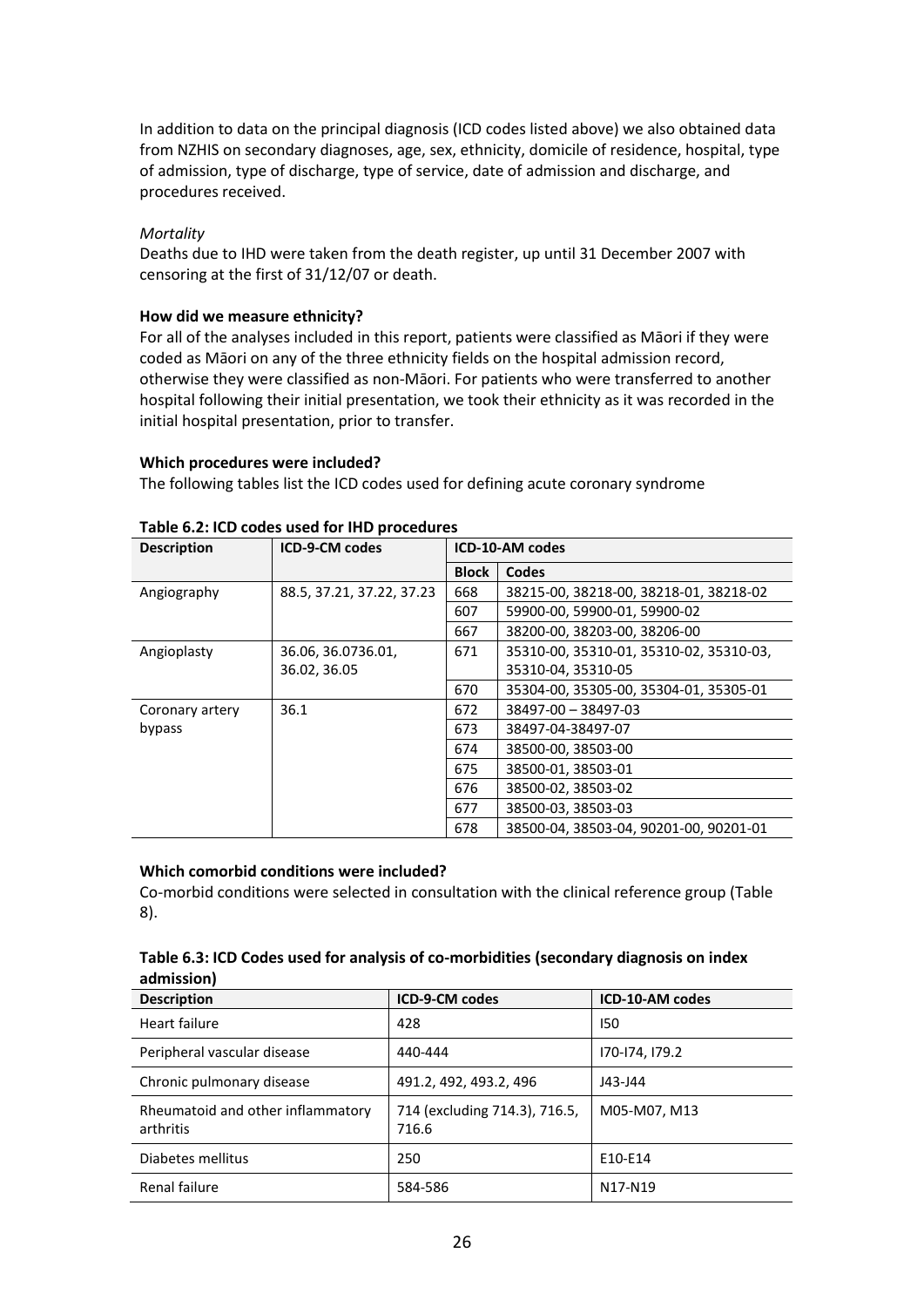| Cancer              |                          |                                       |
|---------------------|--------------------------|---------------------------------------|
| Obesity             | 278.0                    | E66                                   |
| Dementia            | 290, 294.1               | F00-F03                               |
| Other mental health | 291-319, excluding 294.1 | F04-F99                               |
| Smoking history     | V15.82                   | F17.3, F17.4, Z86.43                  |
| Smoking             | 305.1, V15.83            | F17 excluding F17.3 and<br>F17.4, Z72 |

### **How did we analyse the data?**

Included in this report is a very brief description of the methods used to analyse the data.

P values <0.05 were deemed statistically significant. All analyses were undertaken in SAS (version 9.1, SAS Institute Inc., Cary, NC).

Proportional hazards modelling was used to estimate the Māori: non-Māori hazard ratio for procedure receipt (angioplasty, angiography and CABG) adjusted for age, sex, principal diagnosis, co morbidity, and for the procedures available at the hospital they were first admitted to. They were censored (no longer followed up) at death, 31 December 2008, or on receipt of the relevant alternative procedure (i.e no longer followed up for angiogram if received PCI or CABG, no longer followed for PCI if receive CABG and vice versa.

| <b>Facility</b> | <b>Name</b>                          | <b>Address</b>                                                            |
|-----------------|--------------------------------------|---------------------------------------------------------------------------|
| 3612            | Hawkes Bay Regional Hospital         | Omahu Road (aka Hastings Hospital) Hastings                               |
| 3613            | Wairoa Hospital & Health Centre      | Kitchener Street Wairoa                                                   |
| 3811            | Wairau Hospital                      | Hospital Road Blenheim                                                    |
| 3911            | Nelson hospital                      | Tipahi Street Nelson                                                      |
| 3917            | Motueka Community Hospital           | Courtney Street Motueka                                                   |
| 3918            | <b>Golden Bay Community Hospital</b> | Crn State Highway 60 & Central Takaka Road<br>R.<br>D 1 Takaka Golden Bay |
| 3920            | Phyllis Moffatt                      | High Street Motueka                                                       |
| 4030            | Chatham Islands Community Hospital   | Waitangi                                                                  |
| 4311            | Palmerston North Hospital            | 50 Ruahine Street Palmerston North                                        |
| 4313            | Horowhenua Hospital                  | 62 Liverpool Street Levin                                                 |
| 5411            | Waipukurau Hospital                  | Porongahau Road Waipukurau                                                |
| 5511            | <b>Masterton Hospital</b>            | Te Ore Ore Road Masterton                                                 |
| 5711            | Whanganui Hospital                   | Heads Road Wanganui                                                       |
| 5714            | Taihape Rural Health Centre          | 3 Hospital Road Taihape                                                   |
| 5811            | <b>Wellington Hospital</b>           | Riddiford Street Newtown Wellington                                       |
| 5812            | Hutt Hospital                        | High Street Lower Hutt                                                    |
| 5816            | Kenepuru Community Hospital          | Raiha Street Porirua                                                      |

<span id="page-26-0"></span>**Table 6.4: Central region hospitals that had acute admissions for acute IHD during 2000- 2008, with no previous IHD admissions.**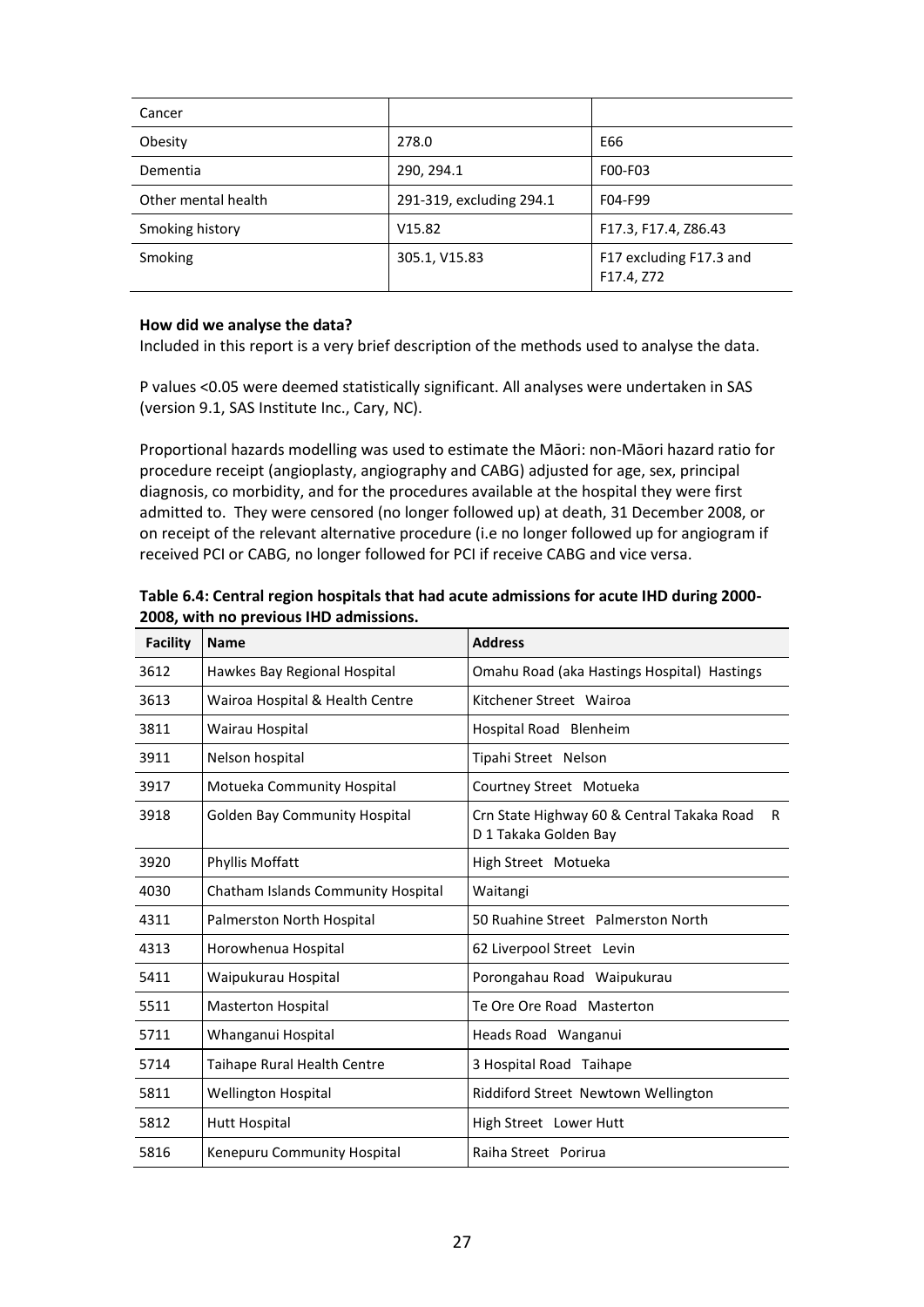| Facility | <b>Name</b>                       | <b>Address</b>                   |
|----------|-----------------------------------|----------------------------------|
| 8319     | Aroha Care Centre for the Elderly | 6 Cooper Street Taita Lower Hutt |
| 8561     | Dannevirke Community Hospital     | Barraud Street Dannevirke        |

### **Procedure centres**

Hospitals where study people (acute and other) have received publicly funded procedures are listed in Table 6.5. A few other hospitals have had a few procedures coded. These are assumed to be coding errors.

### <span id="page-27-0"></span>**Table 6. 5: Angiocardiography procedure centres**

| Hospital                     | Code | Time                          |
|------------------------------|------|-------------------------------|
| Hawkes Bay Regional Hospital | 3612 |                               |
| Nelson Hospital              | 3911 |                               |
| Palmerston North Hospital +  | 4311 | From $6/01$ excluding 04 & 05 |
| <b>Wellington Hospital</b>   | 5811 |                               |
| Wakefield Hospital ‡         | 8432 |                               |

† few months with none or few in period. 3 months with some in excluded time period

‡ no first admissions to these hospitals for cohort

#### <span id="page-27-1"></span>**Table 6.6: Angioplasty procedure centres**

| Hospital                   | Code | <b>Note</b> |
|----------------------------|------|-------------|
| Nelson Hospital            | 3911 | From 10/07  |
| <b>Wellington Hospital</b> | 5811 |             |
| Wakefield Hospital ‡       | 8432 |             |
| .                          |      |             |

‡ no first admissions to these hospitals for cohort

#### <span id="page-27-2"></span>**Table 6.7: Coronary artery bypass procedure centres**

| Hospital                    | Code | <b>Note</b> |
|-----------------------------|------|-------------|
| <b>Wellington Hospital</b>  | 5811 |             |
| Wakefield Hospital ‡        | 8432 |             |
| Southern Cross Wellington ‡ | 8471 |             |

‡ no first admissions to these hospitals for cohort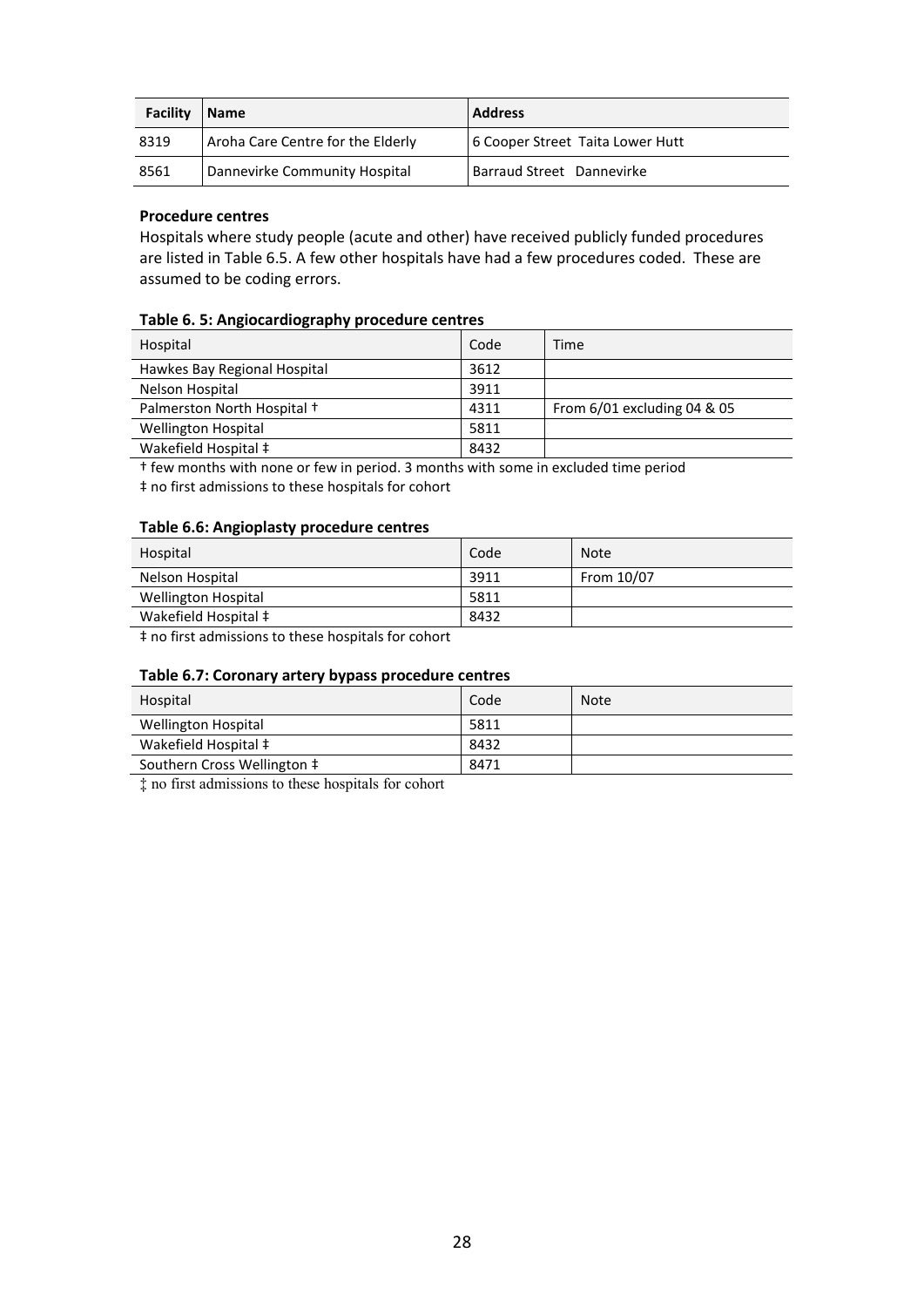# <span id="page-28-0"></span>**Appendix Two: Survival/Mortality – preliminary results only**

For the analysis of survival after admission we followed the individuals in the cohort study until the end of 2007, and found that 78 of the Māori participants (6.3% of the Māori cohort) and 1,320 of the non-Māori participants (9.2 % of the non-Māori cohort population), died from ischaemic heart disease (IHD) (with a primary death diagnosis of either acute or chronic IHD).

Māori patients in the cohort had a 66% higher risk of dying from ischaemic heart disease after their first hospital admission for ACS than non-Māori patients of the same age, sex, and ACS diagnosis. Comorbidities accounted for a quarter of the survival disparity between Māori and non-Māori, with a 48% higher risk of death after taking comorbidities into account (adjusted for comorbid conditions associated with procedure receipt only – further analysis including other comorbidities is required). Deprivation also accounted for a small amount of the survival disparity. However the survival disparity remained significant after adjusting for age, sex, diagnosis, comorbidities and deprivation.

Note: We have not adjusted for procedure receipt in these analyses.

|                                                                   | <b>Hazard ratio</b><br>(95% CI) | P value |
|-------------------------------------------------------------------|---------------------------------|---------|
| Adjusted for age and sex                                          | 1.66<br>$(1.31 - 2.10)$         | 0.0001  |
| Adjusted for age, sex and diagnosis                               | 1.66<br>$(1.31 - 2.10)$         | 0.0001  |
| Adjusted for age, sex, diagnosis and comorbidity                  | 1.48<br>$(1.17 - 1.88)$         | 0.001   |
| Adjusted for age, sex, diagnosis, comorbidity and<br><b>NZDep</b> | 1.45<br>$(1.14 - 1.85)$         | 0.002   |

#### **Table 7: Māori/non-Māori hazard ratios for IHD specific mortality following the primary admission for acute coronary syndrome, until December 2007, Central region**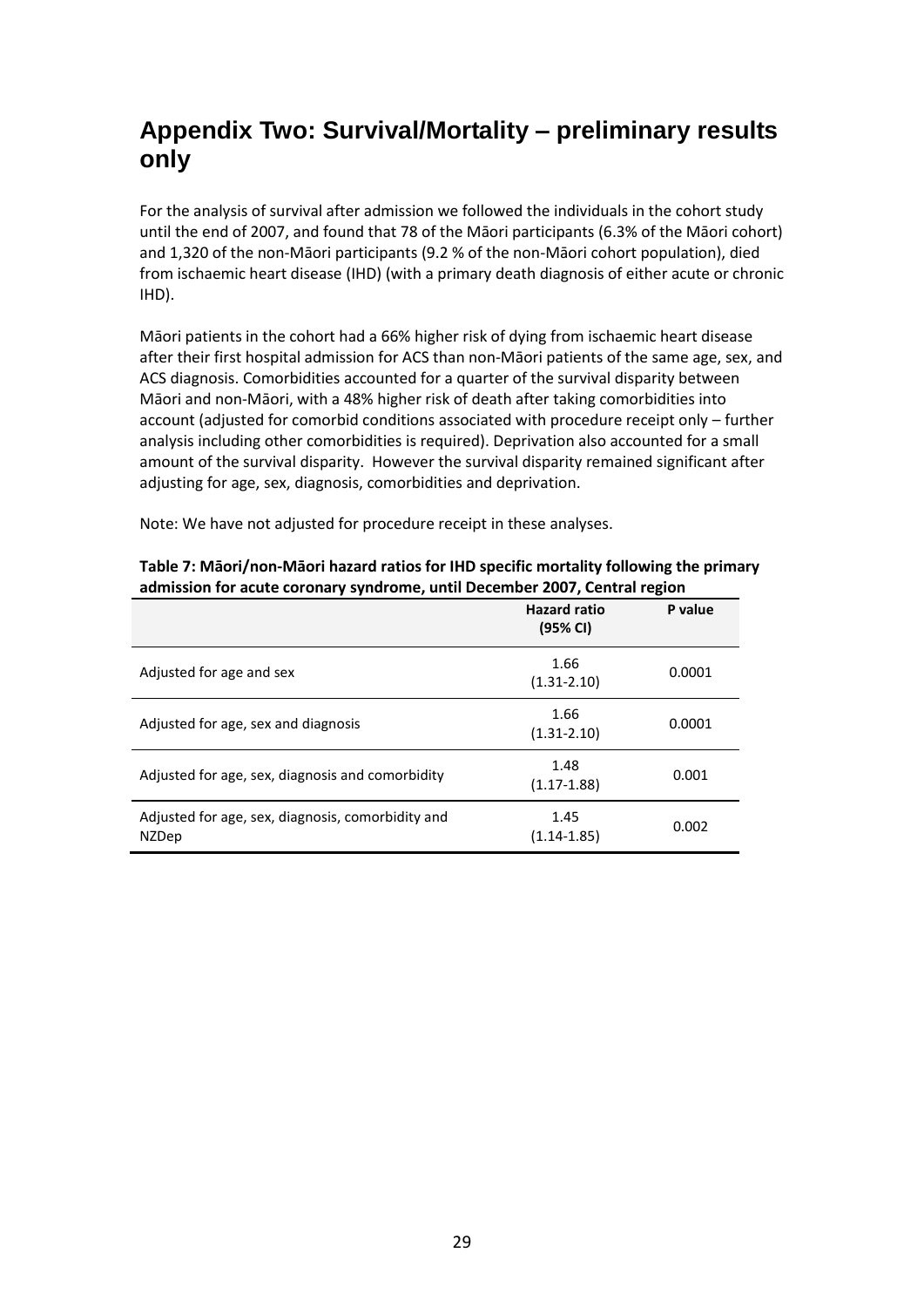# <span id="page-29-0"></span>**Appendix Three: Procedure receipt among patients with diabetes, renal failure, heart failure**

When we look at the procedures received by patients in the study that had diabetes, Māori with diabetes have significantly lower receipt of all three procedures categories compared to non-Māori with diabetes (adjusted for age and diagnosis) (Table 8.1). Similar results are found when we consider only patients in the cohort with renal failure (Table 8.2), and heart failure (Table 8.3).

Given that Māori in the cohort have a higher chance of having multiple co-morbid conditions, for each of these analyses we adjust for the other comorbidities that the patients have (Table 2). This has a varying effect on the difference between Māori and non-Māori procedure receipt.

**Table 8.1: Māori/Non-Māori hazard ratios for procedure receipt among patients with diabetes, 2000-2008, Central region.**

| <b>Procedure</b> | Adjusted for age, sex and diagnosis |                 |          | Adjusted for age, sex and diagnosis<br>and comorbidities |                 |          |
|------------------|-------------------------------------|-----------------|----------|----------------------------------------------------------|-----------------|----------|
|                  | <b>HR</b>                           | (95% CI)        | p value  | <b>HR</b>                                                | (95% CI)        | p value  |
| Diagnostic       | 0.61                                | $(0.52 - 0.72)$ | < 0.0001 | 0.65                                                     | $(0.55 - 0.76)$ | < 0.0001 |
| PCI              | 0.63                                | $(0.49 - 0.80)$ | 0.0001   | 0.70                                                     | $(0.55 - 0.89)$ | 0.004    |
| <b>CABG</b>      | 0.56                                | $(0.38 - 0.82)$ | 0.003    | 0.56                                                     | $(0.38 - 0.83)$ | 0.004    |

**Table 8.2: Māori/Non-Māori hazard ratios for procedure receipt among patients with renal failure, 2000-2008, Central region.**

| <b>Procedure</b> | Adjusted for age, sex and diagnosis |                 |         |      | Adjusted for age, sex and diagnosis<br>and comorbidities |         |
|------------------|-------------------------------------|-----------------|---------|------|----------------------------------------------------------|---------|
|                  | <b>HR</b>                           | (95% CI)        | p value | HR   | (95% CI)                                                 | p value |
| Diagnostic       | 0.80                                | $(0.57 - 1.11)$ | 0.19    | 0.75 | $(0.53 - 1.05)$                                          | 0.093   |
| PCI              | 0.87                                | $(0.50 - 1.52)$ | 0.63    | 0.84 | $(0.48 - 1.50)$                                          | 0.56    |
| <b>CABG</b>      | 0.63                                | $(0.29 - 1.35)$ | 0.24    | 0.46 | $(0.21 - 1.02)$                                          | 0.056   |

#### **Table 8.3: Māori/Non-Māori hazard ratios for procedure receipt among patients with heart failure, 2000-2008, Central region.**

| Procedure   | Adjusted for age, sex and diagnosis |                 |         |      | Adjusted for age, sex and diagnosis<br>and comorbidities |         |
|-------------|-------------------------------------|-----------------|---------|------|----------------------------------------------------------|---------|
|             | HR                                  | (95% CI)        | p value | HR   | (95% CI)                                                 | p value |
| Diagnostic  | 0.76                                | $(0.59 - 0.97)$ | 0.026   | 0.79 | $(0.62 - 1.01)$                                          | 0.062   |
| PCI         | 0.71                                | $(0.47 - 1.07)$ | 0.10    | 0.72 | $(0.48 - 1.09)$                                          | 0.12    |
| <b>CABG</b> | 0.73                                | $(0.44 - 1.22)$ | 0.23    | 0.72 | $(0.43 - 1.20)$                                          | 0.21    |